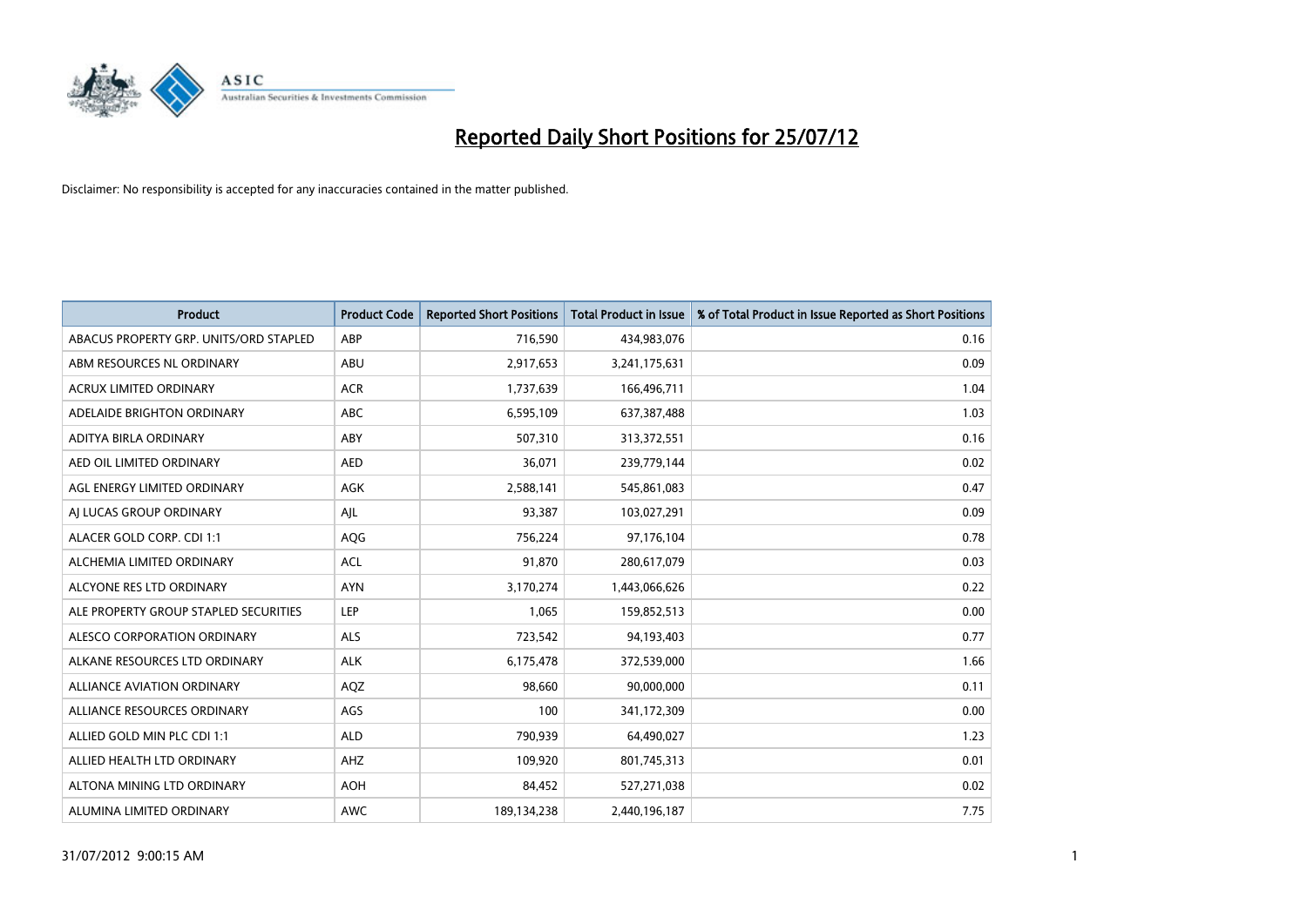

| <b>Product</b>                          | <b>Product Code</b> | <b>Reported Short Positions</b> | <b>Total Product in Issue</b> | % of Total Product in Issue Reported as Short Positions |
|-----------------------------------------|---------------------|---------------------------------|-------------------------------|---------------------------------------------------------|
| AMALGAMATED HOLDINGS ORDINARY           | <b>AHD</b>          | 1,342                           | 157,629,498                   | 0.00                                                    |
| AMCOR LIMITED ORDINARY                  | <b>AMC</b>          | 3,271,983                       | 1,206,684,923                 | 0.27                                                    |
| AMP LIMITED ORDINARY                    | AMP                 | 6,303,141                       | 2,894,931,180                 | 0.22                                                    |
| AMPELLA MINING ORDINARY                 | <b>AMX</b>          | 6,289,064                       | 246,800,493                   | 2.55                                                    |
| ANGLOGOLD ASHANTI CDI 5:1               | AGG                 |                                 | 89,207,765                    | 0.00                                                    |
| ANSELL LIMITED ORDINARY                 | <b>ANN</b>          | 4,059,960                       | 130,656,668                   | 3.11                                                    |
| ANTARES ENERGY LTD ORDINARY             | <b>AZZ</b>          | 456,568                         | 258,000,000                   | 0.18                                                    |
| ANTISENSE THERAPEUT, ORDINARY           | <b>ANP</b>          | 100,000                         | 1,297,743,255                 | 0.01                                                    |
| ANZ BANKING GRP LTD ORDINARY            | ANZ                 | 6,545,260                       | 2,715,721,290                 | 0.24                                                    |
| APA GROUP STAPLED SECURITIES            | <b>APA</b>          | 17,066,937                      | 644,485,583                   | 2.65                                                    |
| APN NEWS & MEDIA ORDINARY               | <b>APN</b>          | 20,285,985                      | 649,010,756                   | 3.13                                                    |
| AQUARIUS PLATINUM. ORDINARY             | <b>AOP</b>          | 16,329,710                      | 470,312,578                   | 3.47                                                    |
| AQUILA RESOURCES ORDINARY               | <b>AQA</b>          | 6,275,390                       | 411,804,442                   | 1.52                                                    |
| ARAFURA RESOURCE LTD ORDINARY           | <b>ARU</b>          | 4,847,633                       | 396,004,144                   | 1.22                                                    |
| ARB CORPORATION ORDINARY                | <b>ARP</b>          | 48,204                          | 72,481,302                    | 0.07                                                    |
| ARDENT LEISURE GROUP STAPLED SECURITIES | AAD                 | 626,991                         | 334,209,401                   | 0.19                                                    |
| ARISTOCRAT LEISURE ORDINARY             | <b>ALL</b>          | 18,556,515                      | 550,502,889                   | 3.37                                                    |
| ARRIUM LTD ORDINARY                     | ARI                 | 30,768,658                      | 1,345,665,626                 | 2.29                                                    |
| ASCIANO LIMITED ORDINARY                | <b>AIO</b>          | 4,864,094                       | 975,385,664                   | 0.50                                                    |
| ASG GROUP LIMITED ORDINARY              | <b>ASZ</b>          | 935.949                         | 172,152,079                   | 0.54                                                    |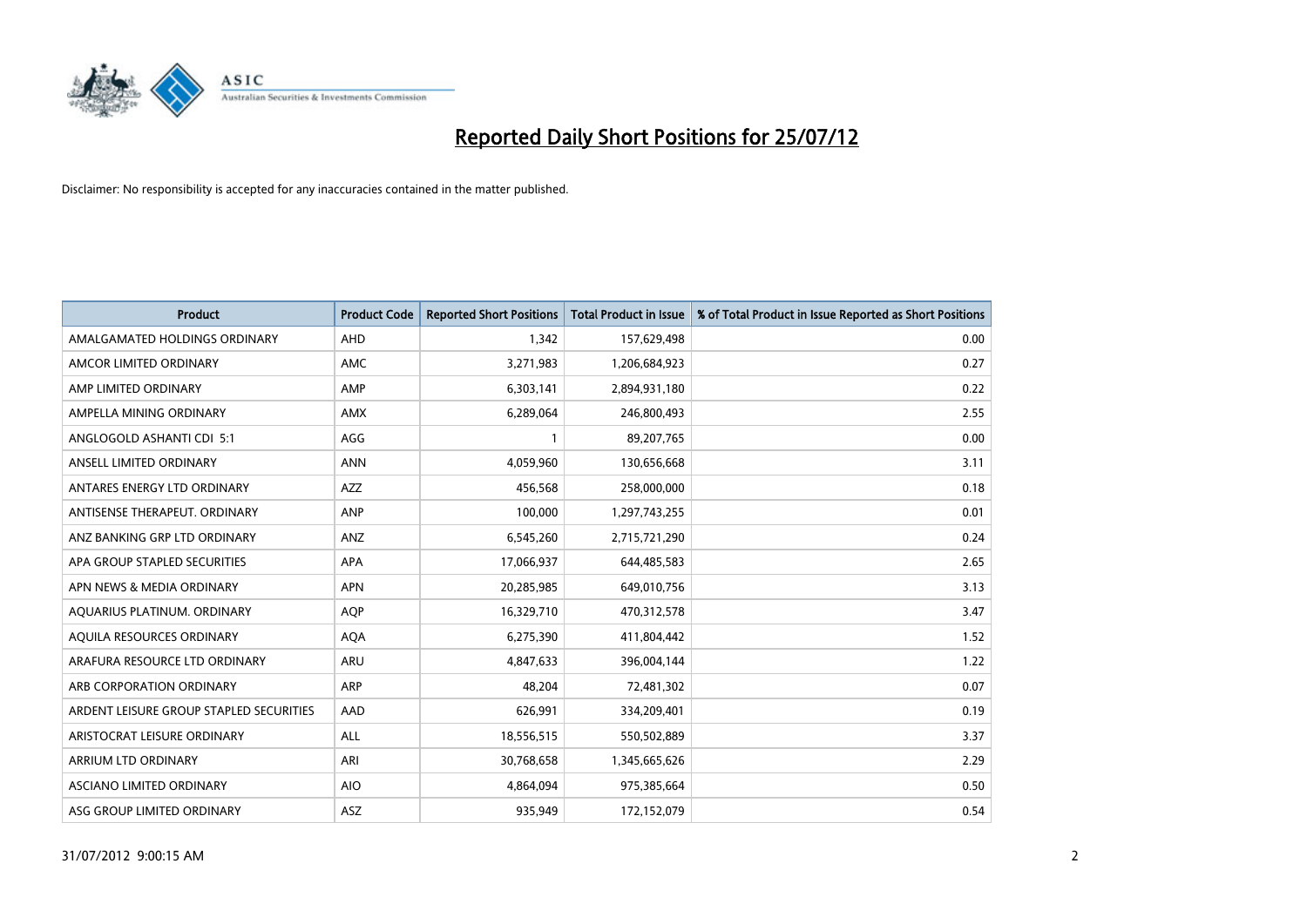

| <b>Product</b>                          | <b>Product Code</b> | <b>Reported Short Positions</b> | <b>Total Product in Issue</b> | % of Total Product in Issue Reported as Short Positions |
|-----------------------------------------|---------------------|---------------------------------|-------------------------------|---------------------------------------------------------|
| ASPEN GROUP ORD/UNITS STAPLED           | <b>APZ</b>          | 90,586                          | 600,507,326                   | 0.02                                                    |
| ASPIRE MINING LTD ORDINARY              | <b>AKM</b>          | 269,379                         | 620,594,556                   | 0.04                                                    |
| ASTRO JAP PROP GROUP STAPLED SECURITIES | AJA                 | 7,935                           | 58,445,002                    | 0.01                                                    |
| ASX LIMITED ORDINARY                    | ASX                 | 4,331,789                       | 175,136,729                   | 2.47                                                    |
| ATLAS IRON LIMITED ORDINARY             | AGO                 | 11,226,935                      | 904,580,993                   | 1.24                                                    |
| <b>AURORA OIL &amp; GAS ORDINARY</b>    | <b>AUT</b>          | 8,686,163                       | 446,595,778                   | 1.94                                                    |
| AUSDRILL LIMITED ORDINARY               | <b>ASL</b>          | 1,245,087                       | 304,397,289                   | 0.41                                                    |
| AUSENCO LIMITED ORDINARY                | AAX                 | 438,265                         | 123,872,665                   | 0.35                                                    |
| <b>AUSTAL LIMITED ORDINARY</b>          | ASB                 | 192,096                         | 188,193,007                   | 0.10                                                    |
| AUSTIN ENGINEERING ORDINARY             | ANG                 | 15,729                          | 72,314,403                    | 0.02                                                    |
| AUSTRALAND PROPERTY STAPLED SECURITY    | <b>ALZ</b>          | 427,171                         | 576,846,597                   | 0.07                                                    |
| AUSTRALIAN AGRICULT, ORDINARY           | AAC                 | 470,624                         | 312,905,085                   | 0.15                                                    |
| AUSTRALIAN FOUNDAT. ORDINARY            | AFI                 | 40                              | 1,027,732,653                 | 0.00                                                    |
| AUSTRALIAN INFRASTR. UNITS/ORDINARY     | <b>AIX</b>          | 11,543,735                      | 620,733,944                   | 1.86                                                    |
| AUSTRALIAN PHARM, ORDINARY              | API                 | 225,187                         | 488,115,883                   | 0.05                                                    |
| AVIENNINGS LIMITED ORDINARY             | AVI                 | 549,150                         | 274,588,694                   | 0.20                                                    |
| AWE LIMITED ORDINARY                    | AWE                 | 3,241,544                       | 521,871,941                   | 0.62                                                    |
| AZIMUTH RES LTD ORDINARY                | <b>AZH</b>          | 1,224,618                       | 401,518,304                   | 0.30                                                    |
| AZUMAH RESOURCES ORDINARY               | <b>AZM</b>          | 109,296                         | 333,614,096                   | 0.03                                                    |
| <b>BANDANNA ENERGY ORDINARY</b>         | <b>BND</b>          | 4,220,266                       | 528,481,199                   | 0.80                                                    |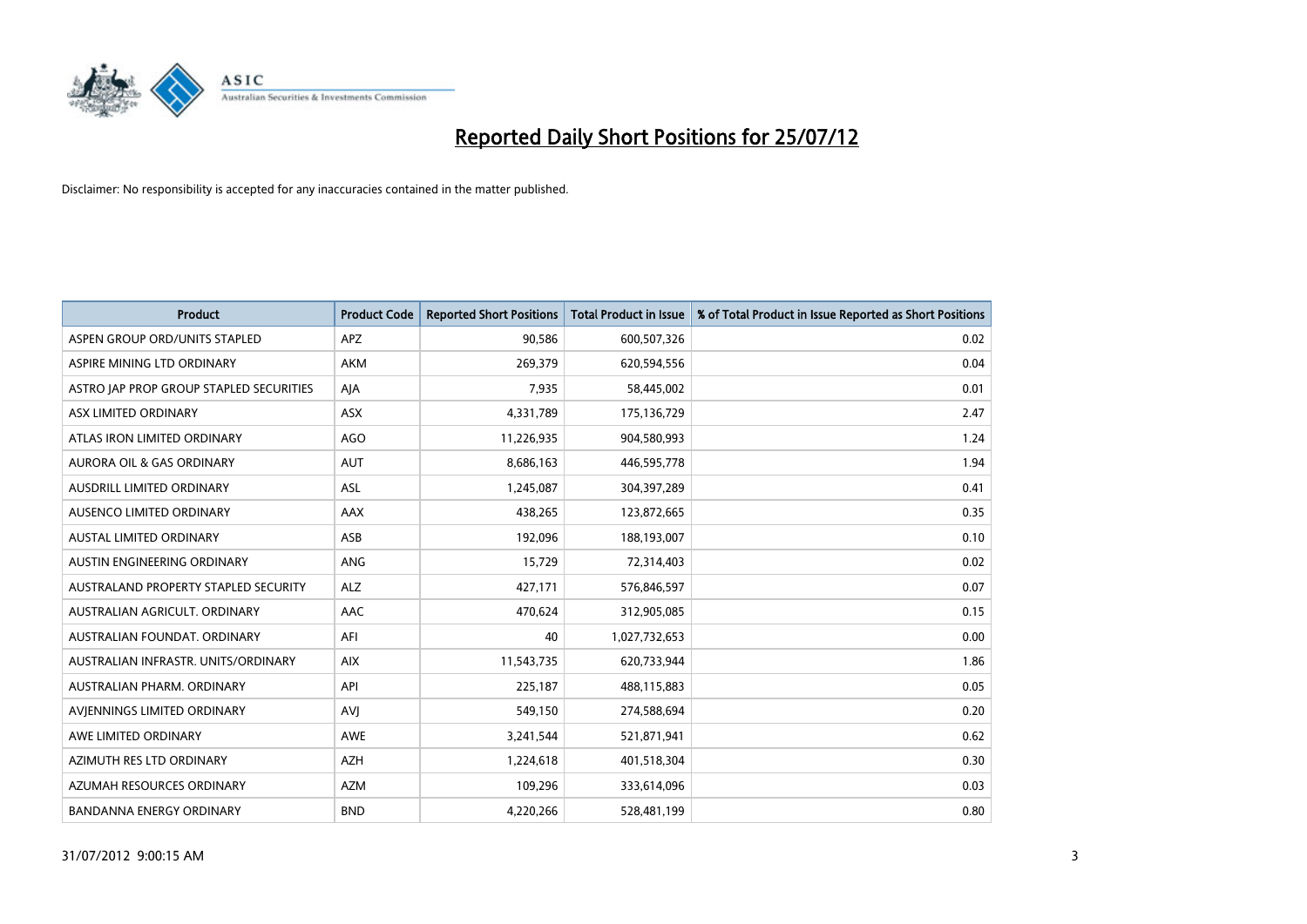

| <b>Product</b>                       | <b>Product Code</b> | <b>Reported Short Positions</b> | <b>Total Product in Issue</b> | % of Total Product in Issue Reported as Short Positions |
|--------------------------------------|---------------------|---------------------------------|-------------------------------|---------------------------------------------------------|
| BANK OF QUEENSLAND. ORDINARY         | <b>BOQ</b>          | 11,677,678                      | 308,797,224                   | 3.78                                                    |
| <b>BASE RES LIMITED ORDINARY</b>     | <b>BSE</b>          | 716,572                         | 460,440,029                   | 0.16                                                    |
| <b>BATHURST RESOURCES ORDINARY</b>   | <b>BTU</b>          | 29,541,525                      | 696,747,997                   | 4.24                                                    |
| <b>BC IRON LIMITED ORDINARY</b>      | <b>BCI</b>          | 11,653                          | 103,861,000                   | 0.01                                                    |
| BEACH ENERGY LIMITED ORDINARY        | <b>BPT</b>          | 26,218,560                      | 1,255,464,157                 | 2.09                                                    |
| BEADELL RESOURCE LTD ORDINARY        | <b>BDR</b>          | 13,623,085                      | 719,204,752                   | 1.89                                                    |
| BENDIGO AND ADELAIDE ORDINARY        | <b>BEN</b>          | 8,967,354                       | 396,641,036                   | 2.26                                                    |
| BERKELEY RESOURCES ORDINARY          | <b>BKY</b>          | 363,451                         | 179,298,273                   | 0.20                                                    |
| BETASHARES ASX RES ETF UNITS         | <b>ORE</b>          | 54,332                          | 3,412,016                     | 1.59                                                    |
| <b>BHP BILLITON LIMITED ORDINARY</b> | <b>BHP</b>          | 5,034,030                       | 3,211,691,105                 | 0.16                                                    |
| <b>BILLABONG ORDINARY</b>            | <b>BBG</b>          | 27,705,347                      | 410,969,573                   | 6.74                                                    |
| <b>BIOTA HOLDINGS ORDINARY</b>       | <b>BTA</b>          | 465,594                         | 182,350,316                   | 0.26                                                    |
| <b>BLACKTHORN RESOURCES ORDINARY</b> | <b>BTR</b>          | 116,128                         | 127,818,000                   | 0.09                                                    |
| <b>BLUESCOPE STEEL LTD ORDINARY</b>  | <b>BSL</b>          | 49,028,441                      | 3,349,185,247                 | 1.46                                                    |
| <b>BOART LONGYEAR ORDINARY</b>       | <b>BLY</b>          | 8,408,712                       | 461,163,412                   | 1.82                                                    |
| <b>BOOM LOGISTICS ORDINARY</b>       | <b>BOL</b>          | 626                             | 468,663,585                   | 0.00                                                    |
| BORAL LIMITED, ORDINARY              | <b>BLD</b>          | 47,109,595                      | 758,572,140                   | 6.21                                                    |
| <b>BRADKEN LIMITED ORDINARY</b>      | <b>BKN</b>          | 2,621,376                       | 168,629,376                   | 1.55                                                    |
| <b>BRAMBLES LIMITED ORDINARY</b>     | <b>BXB</b>          | 4,609,651                       | 1,555,151,188                 | 0.30                                                    |
| BRICKWORKS LIMITED ORDINARY          | <b>BKW</b>          | 11,374                          | 147,567,333                   | 0.01                                                    |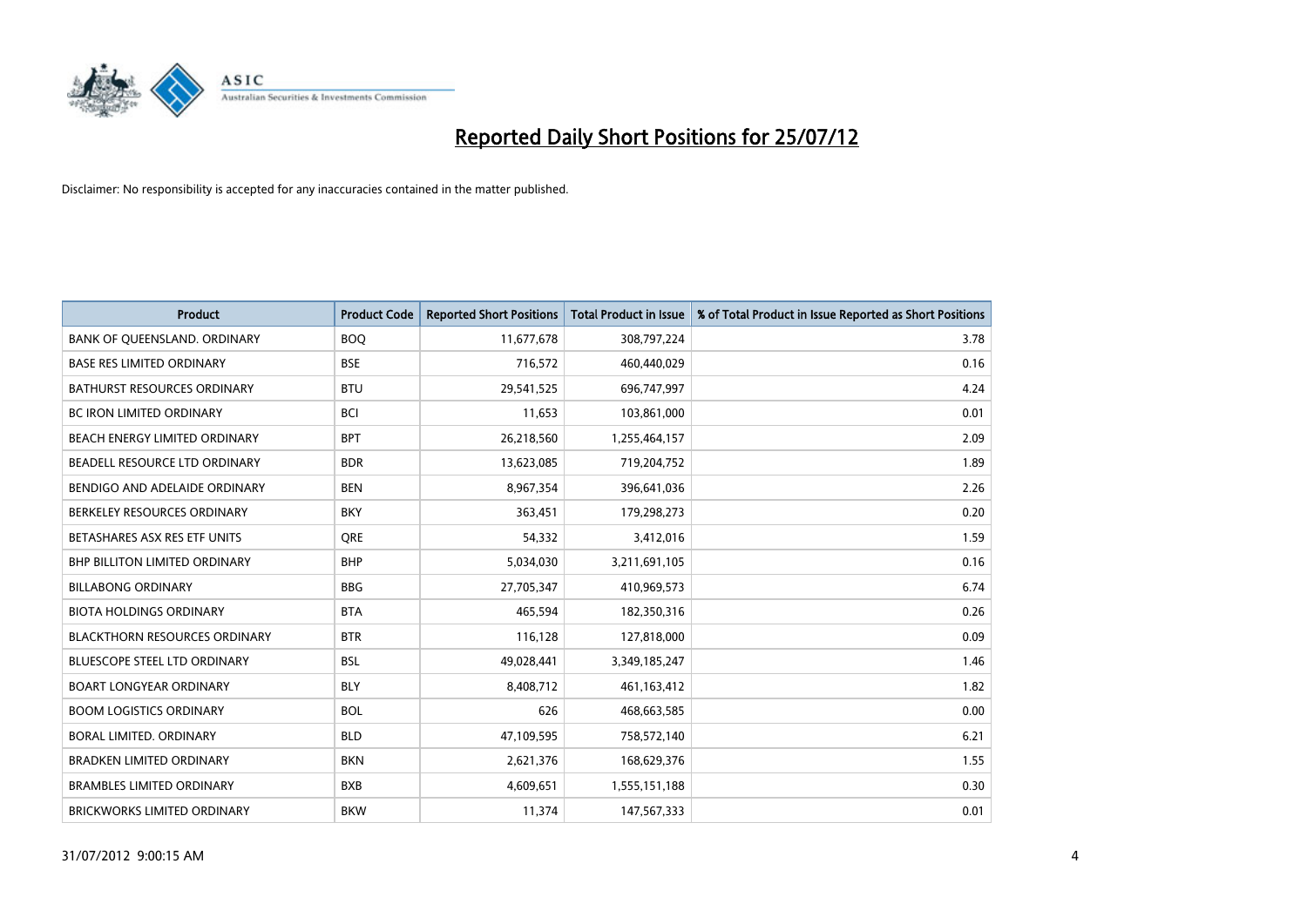

| <b>Product</b>                          | <b>Product Code</b> | <b>Reported Short Positions</b> | <b>Total Product in Issue</b> | % of Total Product in Issue Reported as Short Positions |
|-----------------------------------------|---------------------|---------------------------------|-------------------------------|---------------------------------------------------------|
| BT INVESTMENT MNGMNT ORDINARY           | <b>BTT</b>          | 222,915                         | 267,906,977                   | 0.08                                                    |
| <b>BUCCANEER ENERGY LTD ORDINARY</b>    | <b>BCC</b>          | 3,134,244                       | 992,176,566                   | 0.32                                                    |
| <b>BURU ENERGY ORDINARY</b>             | <b>BRU</b>          | 11,605,727                      | 251,007,144                   | 4.62                                                    |
| <b>BWP TRUST ORDINARY UNITS</b>         | <b>BWP</b>          | 1,369,616                       | 525,255,093                   | 0.26                                                    |
| CABCHARGE AUSTRALIA ORDINARY            | CAB                 | 4,596,631                       | 120,430,683                   | 3.82                                                    |
| <b>CALTEX AUSTRALIA ORDINARY</b>        | <b>CTX</b>          | 5,246,221                       | 270,000,000                   | 1.94                                                    |
| <b>CAMPBELL BROTHERS ORDINARY</b>       | <b>CPB</b>          | 1,260,388                       | 68,104,044                    | 1.85                                                    |
| CAPE LAMBERT RES LTD ORDINARY           | <b>CFE</b>          | 369,587                         | 689,108,792                   | 0.05                                                    |
| CARABELLA RES LTD ORDINARY              | <b>CLR</b>          | 421,741                         | 133,642,797                   | 0.32                                                    |
| <b>CARBON ENERGY ORDINARY</b>           | <b>CNX</b>          | 48,071                          | 773,999,771                   | 0.01                                                    |
| CARDNO LIMITED ORDINARY                 | <b>CDD</b>          | 719,633                         | 138,506,406                   | 0.52                                                    |
| CARNARVON PETROLEUM ORDINARY            | <b>CVN</b>          | 55,472                          | 694,644,634                   | 0.01                                                    |
| CARSALES.COM LTD ORDINARY               | <b>CRZ</b>          | 23,974,663                      | 233,689,223                   | 10.26                                                   |
| <b>CASH CONVERTERS ORDINARY</b>         | CCV                 | 15,520                          | 379,761,025                   | 0.00                                                    |
| CENTRO RETAIL AUST ORD/UNIT STAPLED SEC | <b>CRF</b>          | 30,667,506                      | 1,340,723,189                 | 2.29                                                    |
| CERAMIC FUEL CELLS ORDINARY             | CFU                 | 83,004                          | 1,366,298,863                 | 0.01                                                    |
| CFS RETAIL TRUST GRP STAPLED SECURITIES | <b>CFX</b>          | 44,960,612                      | 2,828,961,617                 | 1.59                                                    |
| <b>CGA MINING LIMITED ORDINARY</b>      | CGX                 | 110,826                         | 337,775,726                   | 0.03                                                    |
| CHALLENGER DIV.PRO. STAPLED UNITS       | <b>CDI</b>          | 465,549                         | 858,653,199                   | 0.05                                                    |
| CHALLENGER INFRAST. STAPLED UNITS       | <b>CIF</b>          | 502,819                         | 316,223,785                   | 0.16                                                    |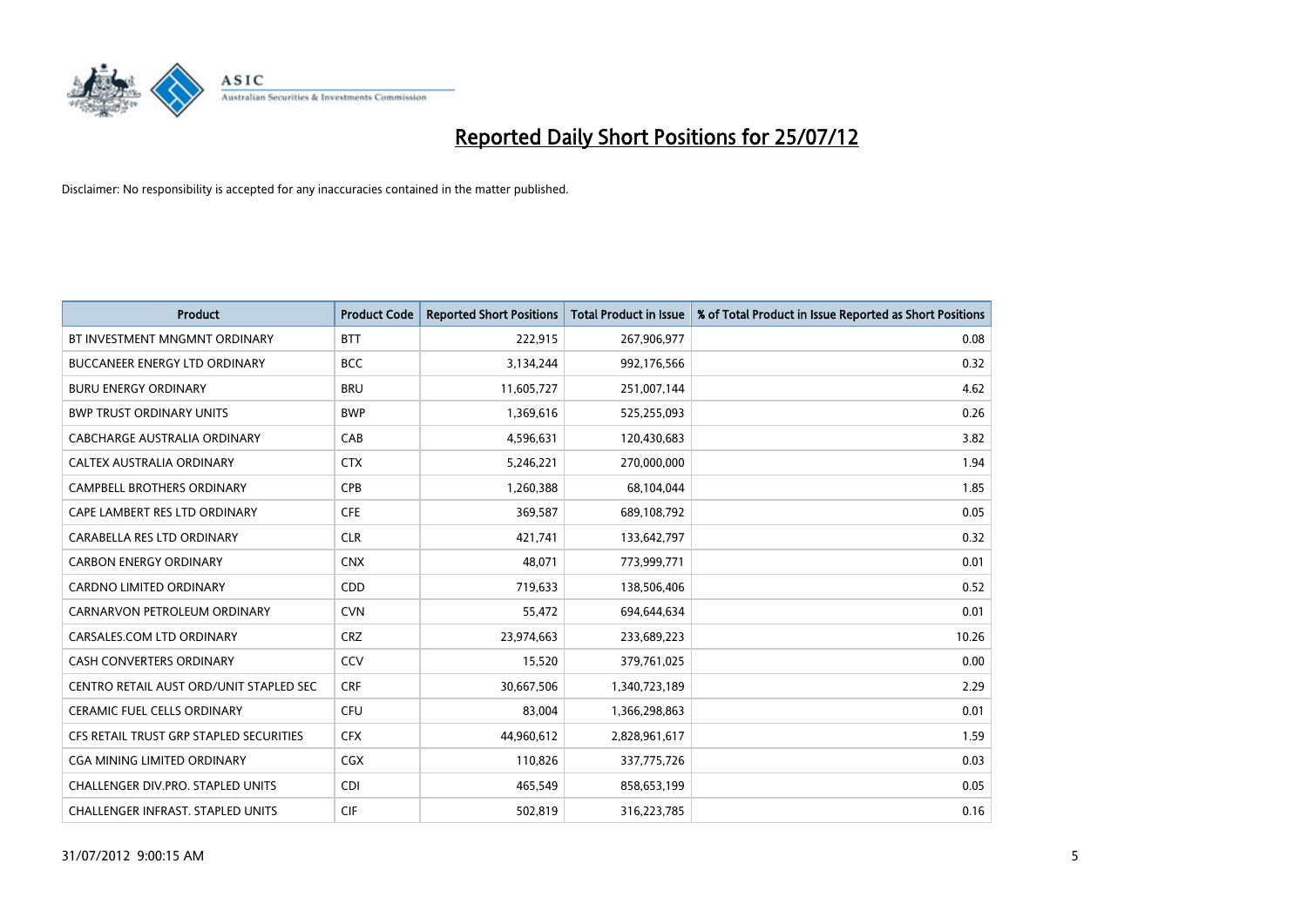

| <b>Product</b>                          | <b>Product Code</b> | <b>Reported Short Positions</b> | <b>Total Product in Issue</b> | % of Total Product in Issue Reported as Short Positions |
|-----------------------------------------|---------------------|---------------------------------|-------------------------------|---------------------------------------------------------|
| <b>CHALLENGER LIMITED ORDINARY</b>      | <b>CGF</b>          | 12,518,972                      | 544,652,710                   | 2.30                                                    |
| CHARTER HALL GROUP STAPLED US PROHIBIT. | <b>CHC</b>          | 453,687                         | 298,839,688                   | 0.15                                                    |
| <b>CHARTER HALL RETAIL UNITS</b>        | <b>COR</b>          | 786,478                         | 299,628,571                   | 0.26                                                    |
| <b>CHORUS LIMITED ORDINARY</b>          | <b>CNU</b>          | 1,016,263                       | 385,082,123                   | 0.26                                                    |
| CITIGOLD CORP LTD ORDINARY              | <b>CTO</b>          | 1,355,317                       | 1,238,622,051                 | 0.11                                                    |
| <b>CLOUGH LIMITED ORDINARY</b>          | <b>CLO</b>          | 121,470                         | 773,787,656                   | 0.02                                                    |
| <b>CNPR GRP UNITS/ORD STAPLED</b>       | <b>CNP</b>          | 2,537                           | 972,414,514                   | 0.00                                                    |
| COAL OF AFRICA LTD ORDINARY             | <b>CZA</b>          | 388,773                         | 685,472,236                   | 0.06                                                    |
| COALSPUR MINES LTD ORDINARY             | <b>CPL</b>          | 11,781,184                      | 620,729,899                   | 1.90                                                    |
| <b>COBAR CONSOLIDATED ORDINARY</b>      | CCU                 | 261,733                         | 210,101,187                   | 0.12                                                    |
| COCA-COLA AMATIL ORDINARY               | <b>CCL</b>          | 7,129,709                       | 761,319,007                   | 0.94                                                    |
| COCHLEAR LIMITED ORDINARY               | <b>COH</b>          | 5,796,394                       | 56,929,432                    | 10.18                                                   |
| <b>COCKATOO COAL ORDINARY</b>           | <b>COK</b>          | 16,832,556                      | 1,016,746,908                 | 1.66                                                    |
| <b>COFFEY INTERNATIONAL ORDINARY</b>    | <b>COF</b>          | 204,652                         | 255,833,165                   | 0.08                                                    |
| <b>COKAL LTD ORDINARY</b>               | <b>CKA</b>          | 65,563                          | 411,046,892                   | 0.02                                                    |
| <b>COLLINS FOODS LTD ORDINARY</b>       | <b>CKF</b>          | 23,670                          | 93,000,003                    | 0.03                                                    |
| COMMONWEALTH BANK, ORDINARY             | <b>CBA</b>          | 33,150,724                      | 1,592,154,780                 | 2.08                                                    |
| COMMONWEALTH PROP ORDINARY UNITS        | <b>CPA</b>          | 26,301,686                      | 2,347,003,413                 | 1.12                                                    |
| <b>COMPASS RESOURCES ORDINARY</b>       | <b>CMR</b>          | 7,472                           | 1,403,744,100                 | 0.00                                                    |
| COMPUTERSHARE LTD ORDINARY              | <b>CPU</b>          | 3,835,168                       | 555,664,059                   | 0.69                                                    |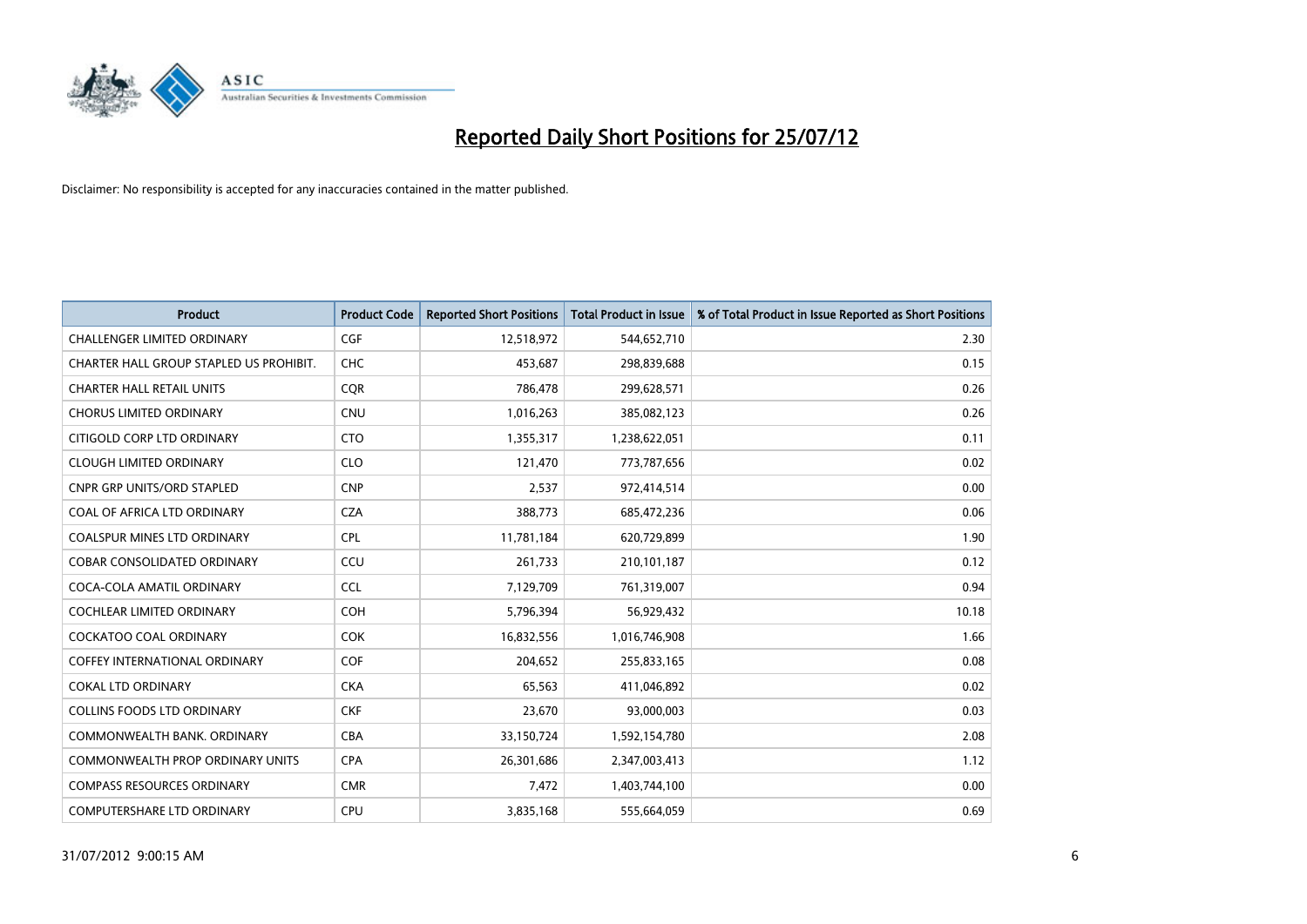

| <b>Product</b>                          | <b>Product Code</b> | <b>Reported Short Positions</b> | Total Product in Issue | % of Total Product in Issue Reported as Short Positions |
|-----------------------------------------|---------------------|---------------------------------|------------------------|---------------------------------------------------------|
| CONSOLIDATED MEDIA, ORDINARY            | <b>CMI</b>          | 1,200,204                       | 561,834,996            | 0.21                                                    |
| CONTINENTAL COAL LTD ORDINARY           | CCC                 | 983                             | 439,855,399            | 0.00                                                    |
| <b>COOPER ENERGY LTD ORDINARY</b>       | COE                 | 53,042                          | 327,329,050            | 0.02                                                    |
| <b>CREDIT CORP GROUP ORDINARY</b>       | <b>CCP</b>          | 31,572                          | 45,571,114             | 0.07                                                    |
| <b>CROMWELL PROP STAPLED SECURITIES</b> | <b>CMW</b>          | 4,029                           | 1,169,688,943          | 0.00                                                    |
| <b>CROWN LIMITED ORDINARY</b>           | <b>CWN</b>          | 3,593,470                       | 728,394,185            | 0.49                                                    |
| <b>CRUSADER RESOURCES ORDINARY</b>      | CAS                 | 150,000                         | 110,146,040            | 0.14                                                    |
| <b>CSG LIMITED ORDINARY</b>             | CSV                 | 706,682                         | 282,567,499            | 0.25                                                    |
| <b>CSL LIMITED ORDINARY</b>             | <b>CSL</b>          | 4,360,469                       | 506,612,513            | 0.86                                                    |
| <b>CSR LIMITED ORDINARY</b>             | <b>CSR</b>          | 47,837,754                      | 506,000,315            | 9.45                                                    |
| <b>CUDECO LIMITED ORDINARY</b>          | CDU                 | 5,058,845                       | 189, 185, 878          | 2.67                                                    |
| DART ENERGY LTD ORDINARY                | <b>DTE</b>          | 27,510,565                      | 769,240,406            | 3.58                                                    |
| DAVID JONES LIMITED ORDINARY            | <b>DJS</b>          | 45,703,502                      | 528,655,600            | 8.65                                                    |
| DECMIL GROUP LIMITED ORDINARY           | <b>DCG</b>          | 190,398                         | 167, 117, 757          | 0.11                                                    |
| DEEP YELLOW LIMITED ORDINARY            | <b>DYL</b>          | 565,000                         | 1,129,577,503          | 0.05                                                    |
| DEXUS PROPERTY GROUP STAPLED UNITS      | <b>DXS</b>          | 16,293,703                      | 4,839,024,176          | 0.34                                                    |
| DISCOVERY METALS LTD ORDINARY           | <b>DML</b>          | 24,076,832                      | 442,128,231            | 5.45                                                    |
| DOMINO PIZZA ENTERPR ORDINARY           | <b>DMP</b>          | 270,883                         | 69,899,674             | 0.39                                                    |
| DORAY MINERALS LTD ORDINARY             | <b>DRM</b>          | 8,282                           | 81,626,525             | 0.01                                                    |
| DOWNER EDI LIMITED ORDINARY             | <b>DOW</b>          | 8,858,001                       | 429,100,296            | 2.06                                                    |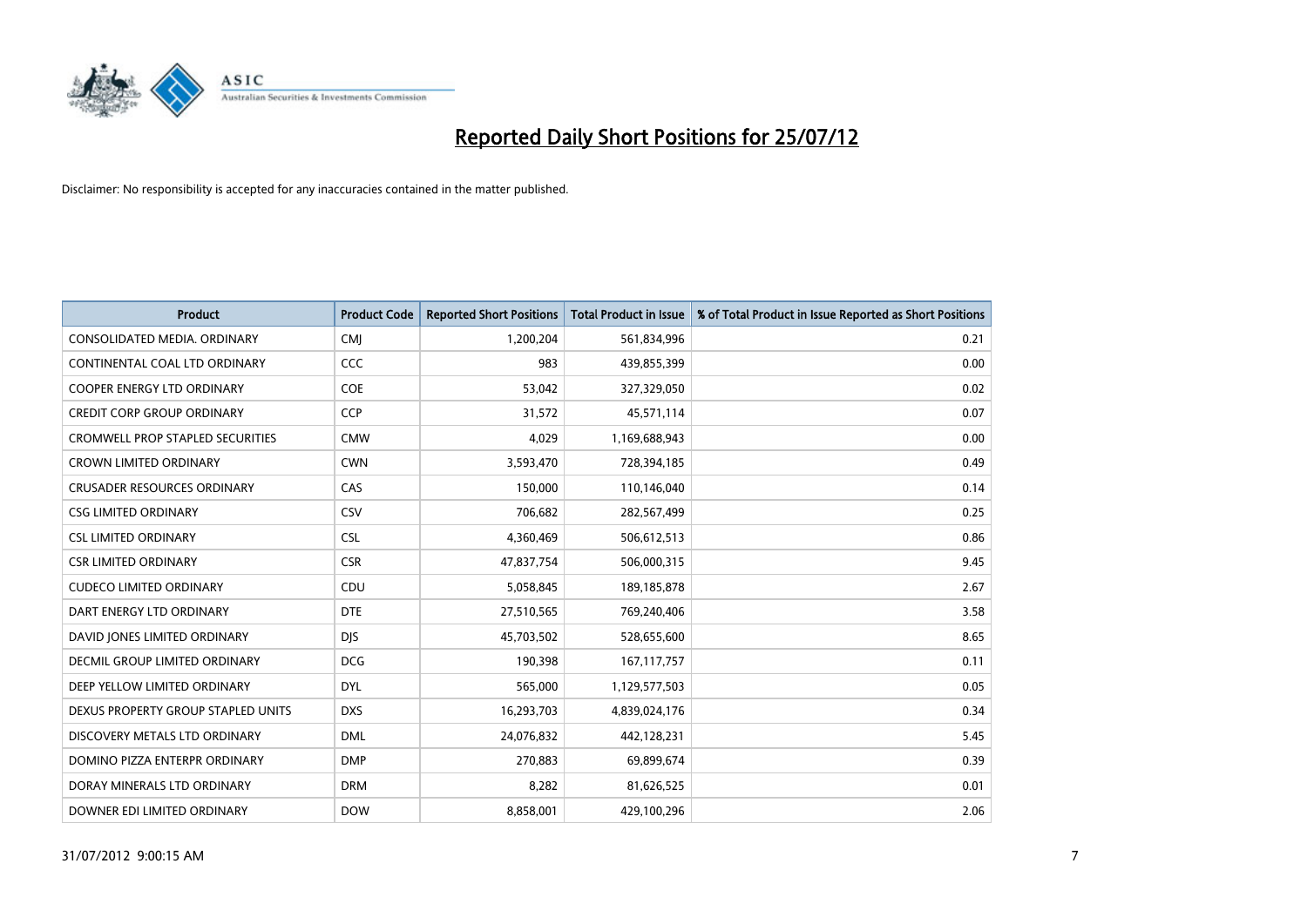

| <b>Product</b>                       | <b>Product Code</b> | <b>Reported Short Positions</b> | <b>Total Product in Issue</b> | % of Total Product in Issue Reported as Short Positions |
|--------------------------------------|---------------------|---------------------------------|-------------------------------|---------------------------------------------------------|
| DRILLSEARCH ENERGY ORDINARY          | <b>DLS</b>          | 12,110,382                      | 337,449,196                   | 3.59                                                    |
| DUET GROUP STAPLED US PROHIBIT.      | <b>DUE</b>          | 4,263,675                       | 1,109,831,386                 | 0.38                                                    |
| <b>DULUXGROUP LIMITED ORDINARY</b>   | <b>DLX</b>          | 10,122,003                      | 368,984,902                   | 2.74                                                    |
| DWS LTD ORDINARY                     | <b>DWS</b>          | 3,942                           | 132,362,763                   | 0.00                                                    |
| ECHO ENTERTAINMENT ORDINARY          | <b>EGP</b>          | 22,163,924                      | 825,672,730                   | 2.68                                                    |
| <b>ELDERS LIMITED ORDINARY</b>       | <b>ELD</b>          | 17,654,516                      | 448,598,480                   | 3.94                                                    |
| ELDORADO GOLD CORP CDI 1:1           | EAU                 | 19,323                          | 4,815,508                     | 0.40                                                    |
| ELEMENTAL MINERALS ORDINARY          | <b>ELM</b>          | 344,472                         | 243,614,280                   | 0.14                                                    |
| ELEMENTOS LIMITED ORDINARY           | <b>ELT</b>          | 16                              | 82,383,526                    | 0.00                                                    |
| <b>EMECO HOLDINGS ORDINARY</b>       | EHL.                | 7,559,015                       | 631,237,586                   | 1.20                                                    |
| <b>ENDEAVOUR MIN CORP CDI 1:1</b>    | <b>EVR</b>          | 9,583                           | 117,438,458                   | 0.01                                                    |
| <b>ENERGY RESOURCES ORDINARY 'A'</b> | <b>ERA</b>          | 9,957,777                       | 517,725,062                   | 1.92                                                    |
| <b>ENERGY WORLD CORPOR. ORDINARY</b> | <b>EWC</b>          | 18,516,676                      | 1,734,166,672                 | 1.07                                                    |
| <b>ENVESTRA LIMITED ORDINARY</b>     | <b>ENV</b>          | 16,581,828                      | 1,572,392,111                 | 1.05                                                    |
| EQUATORIAL RES LTD ORDINARY          | EQX                 | 99,327                          | 117,235,353                   | 0.08                                                    |
| EUREKA ENERGY LTD ORDINARY           | <b>EKA</b>          | 386,000                         | 237,764,050                   | 0.16                                                    |
| EVOLUTION MINING LTD ORDINARY        | <b>EVN</b>          | 2,041,122                       | 707,105,713                   | 0.29                                                    |
| EXCO RESOURCES LTD ORDINARY          | EXS                 | 60                              | 356,044,187                   | 0.00                                                    |
| FAIRFAX MEDIA LTD ORDINARY           | <b>FXI</b>          | 297,532,979                     | 2,351,955,725                 | 12.65                                                   |
| FAR LTD ORDINARY                     | <b>FAR</b>          | 21,491,801                      | 2,499,846,742                 | 0.86                                                    |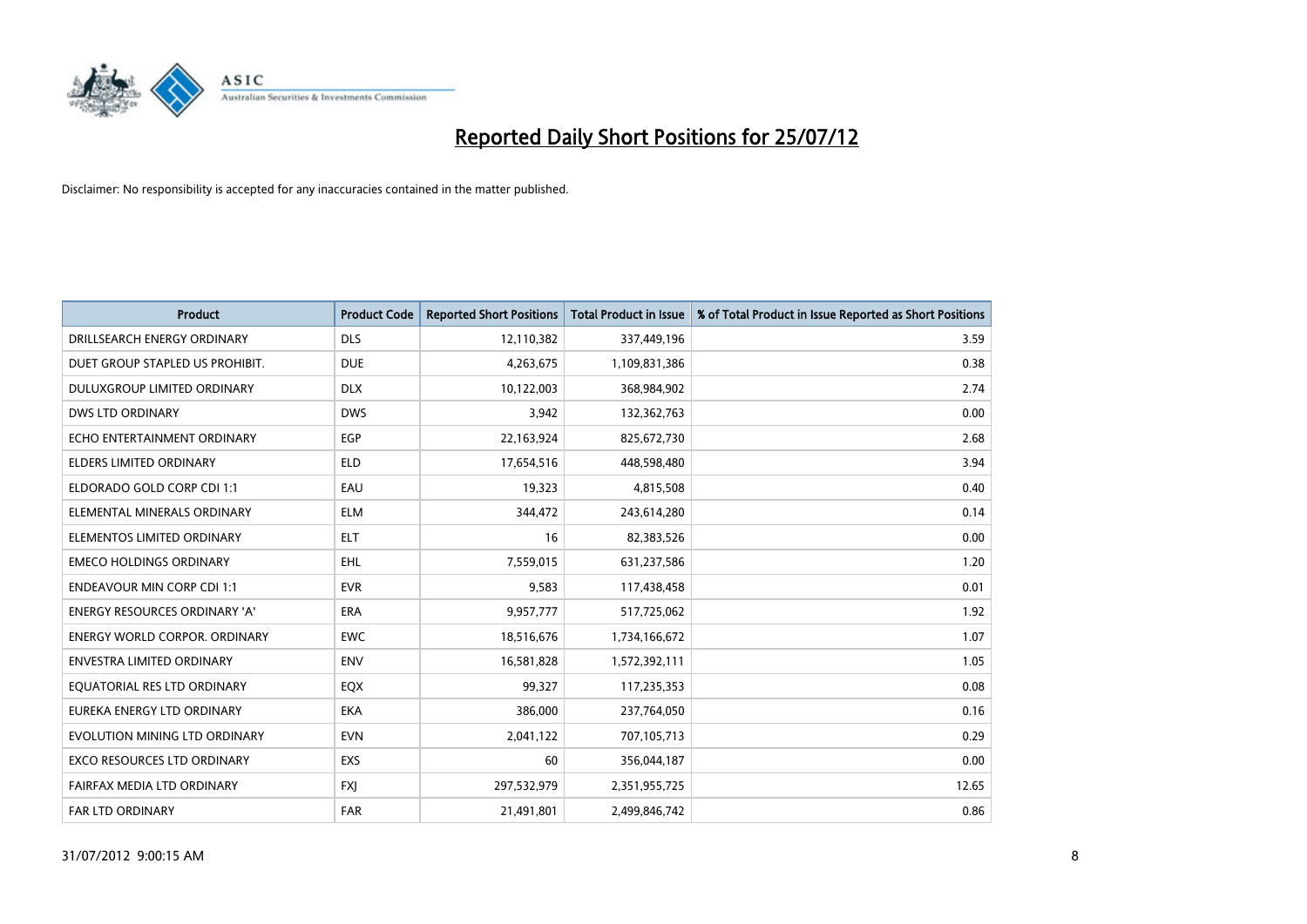

| <b>Product</b>                            | <b>Product Code</b> | <b>Reported Short Positions</b> | <b>Total Product in Issue</b> | % of Total Product in Issue Reported as Short Positions |
|-------------------------------------------|---------------------|---------------------------------|-------------------------------|---------------------------------------------------------|
| FKP PROPERTY GROUP STAPLED SECURITIES     | <b>FKP</b>          | 38,845,262                      | 1,212,083,417                 | 3.20                                                    |
| FLEETWOOD CORP ORDINARY                   | <b>FWD</b>          | 231,152                         | 59,217,993                    | 0.39                                                    |
| FLETCHER BUILDING ORDINARY                | <b>FBU</b>          | 10,405,556                      | 682,866,936                   | 1.52                                                    |
| FLEXIGROUP LIMITED ORDINARY               | <b>FXL</b>          | 10,961                          | 282,113,791                   | 0.00                                                    |
| <b>FLIGHT CENTRE ORDINARY</b>             | <b>FLT</b>          | 11,614,623                      | 100,047,288                   | 11.61                                                   |
| FLINDERS MINES LTD ORDINARY               | <b>FMS</b>          | 2,040,458                       | 1,821,300,404                 | 0.11                                                    |
| <b>FOCUS MINERALS LTD ORDINARY</b>        | <b>FML</b>          | 540,554                         | 4,320,773,701                 | 0.01                                                    |
| <b>FORGE GROUP LIMITED ORDINARY</b>       | <b>FGE</b>          | 366,844                         | 86,169,014                    | 0.43                                                    |
| FORTESCUE METALS GRP ORDINARY             | <b>FMG</b>          | 190,119,680                     | 3,113,798,659                 | 6.11                                                    |
| <b>G.U.D. HOLDINGS ORDINARY</b>           | <b>GUD</b>          | 1,047,835                       | 70,803,455                    | 1.48                                                    |
| <b>GALAXY RESOURCES ORDINARY</b>          | <b>GXY</b>          | 7,103,839                       | 506,359,381                   | 1.40                                                    |
| <b>GENETIC TECHNOLOGIES ORDINARY</b>      | <b>GTG</b>          | 434,400                         | 464,771,819                   | 0.09                                                    |
| <b>GEODYNAMICS LIMITED ORDINARY</b>       | GDY                 | 850                             | 406,452,608                   | 0.00                                                    |
| <b>GINDALBIE METALS LTD ORDINARY</b>      | <b>GBG</b>          | 53,517,511                      | 1,247,487,454                 | 4.29                                                    |
| <b>GOLD ROAD RES LTD ORDINARY</b>         | <b>GOR</b>          | 21,104                          | 390,015,665                   | 0.01                                                    |
| <b>GOODMAN FIELDER. ORDINARY</b>          | <b>GFF</b>          | 41,484,932                      | 1,955,559,207                 | 2.12                                                    |
| <b>GOODMAN GROUP STAPLED US PROHIBIT.</b> | <b>GMG</b>          | 12,304,136                      | 1,605,107,475                 | 0.77                                                    |
| <b>GPT GROUP STAPLED SEC.</b>             | <b>GPT</b>          | 6,658,237                       | 1,766,785,075                 | 0.38                                                    |
| <b>GRAINCORP LIMITED A CLASS ORDINARY</b> | <b>GNC</b>          | 1,335,275                       | 198,318,900                   | 0.67                                                    |
| <b>GRANGE RESOURCES. ORDINARY</b>         | <b>GRR</b>          | 2,123,765                       | 1,155,487,102                 | 0.18                                                    |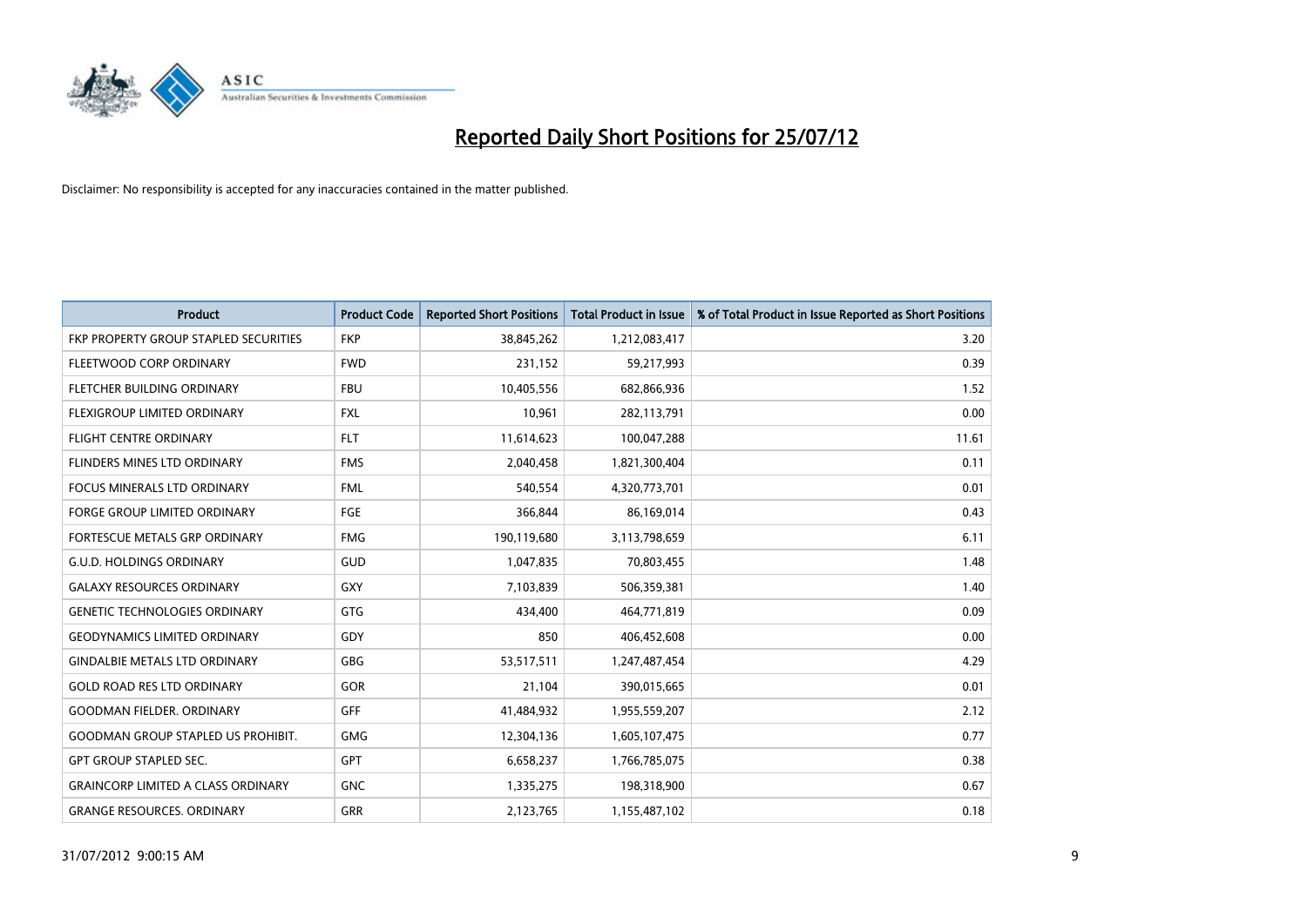

| <b>Product</b>                        | <b>Product Code</b> | <b>Reported Short Positions</b> | <b>Total Product in Issue</b> | % of Total Product in Issue Reported as Short Positions |
|---------------------------------------|---------------------|---------------------------------|-------------------------------|---------------------------------------------------------|
| <b>GREENLAND MIN EN LTD ORDINARY</b>  | GGG                 | 3,671,618                       | 416,390,488                   | 0.88                                                    |
| <b>GRYPHON MINERALS LTD ORDINARY</b>  | GRY                 | 17,433,918                      | 348,264,983                   | 5.01                                                    |
| <b>GUILDFORD COAL LTD ORDINARY</b>    | <b>GUF</b>          | 2,100,368                       | 276,867,530                   | 0.76                                                    |
| <b>GUIARAT NRE COAL LTD ORDINARY</b>  | <b>GNM</b>          | 663,496                         | 1,093,137,858                 | 0.06                                                    |
| <b>GUNNS LIMITED ORDINARY</b>         | <b>GNS</b>          | 75,429,555                      | 848,401,559                   | 8.89                                                    |
| <b>GWA GROUP LTD ORDINARY</b>         | <b>GWA</b>          | 17,050,649                      | 302,005,514                   | 5.65                                                    |
| <b>HARVEY NORMAN ORDINARY</b>         | <b>HVN</b>          | 104,026,184                     | 1,062,316,784                 | 9.79                                                    |
| HASTIE GROUP LIMITED ORDINARY         | <b>HST</b>          | 210,891                         | 137,353,504                   | 0.15                                                    |
| HASTINGS DIVERSIFIED STAPLED SECURITY | <b>HDF</b>          | 921,552                         | 530,001,072                   | 0.17                                                    |
| <b>HENDERSON GROUP CDI 1:1</b>        | <b>HGG</b>          | 6,188,092                       | 707,807,610                   | 0.87                                                    |
| HFA HOLDINGS LIMITED ORDINARY         | <b>HFA</b>          | 3,809                           | 117,332,831                   | 0.00                                                    |
| <b>HIGHLANDS PACIFIC ORDINARY</b>     | <b>HIG</b>          | 35,840                          | 789,132,854                   | 0.00                                                    |
| HILLGROVE RES LTD ORDINARY            | <b>HGO</b>          | 7,121,245                       | 912,901,046                   | 0.78                                                    |
| HILLS HOLDINGS LTD ORDINARY           | <b>HIL</b>          | 2,970,326                       | 246,500,444                   | 1.20                                                    |
| HORIZON OIL LIMITED ORDINARY          | <b>HZN</b>          | 28,043,519                      | 1,130,811,515                 | 2.48                                                    |
| <b>ICON ENERGY LIMITED ORDINARY</b>   | <b>ICN</b>          | 72                              | 469,301,394                   | 0.00                                                    |
| <b>IINET LIMITED ORDINARY</b>         | <b>IIN</b>          | 43,926                          | 160,968,847                   | 0.03                                                    |
| ILUKA RESOURCES ORDINARY              | ILU                 | 36,473,689                      | 418,700,517                   | 8.71                                                    |
| <b>IMDEX LIMITED ORDINARY</b>         | <b>IMD</b>          | 606.645                         | 208,235,426                   | 0.29                                                    |
| IMF (AUSTRALIA) LTD ORDINARY          | <b>IMF</b>          | 10,158                          | 123,828,193                   | 0.01                                                    |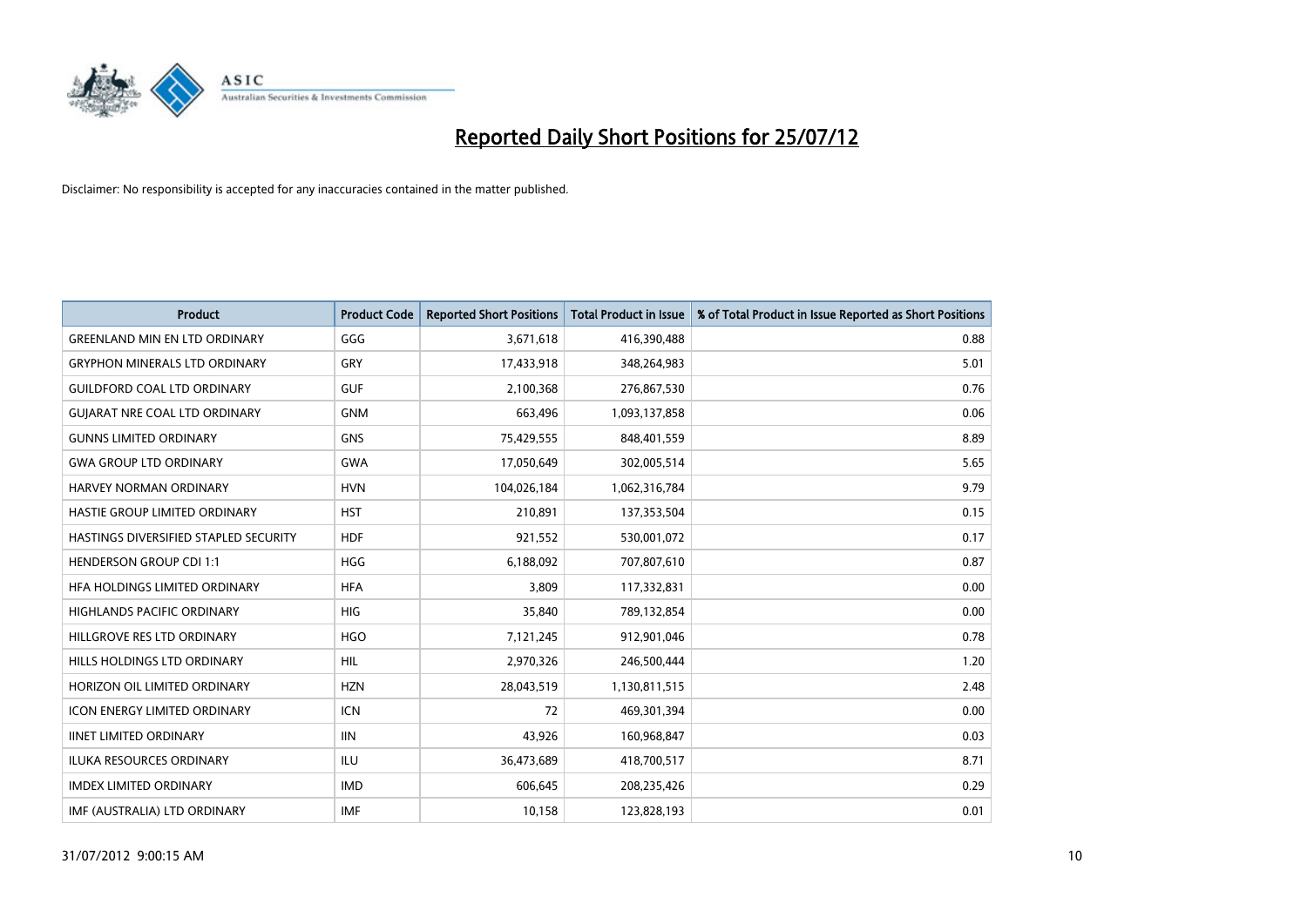

| <b>Product</b>                            | <b>Product Code</b> | <b>Reported Short Positions</b> | <b>Total Product in Issue</b> | % of Total Product in Issue Reported as Short Positions |
|-------------------------------------------|---------------------|---------------------------------|-------------------------------|---------------------------------------------------------|
| <b>INCITEC PIVOT ORDINARY</b>             | IPL                 | 3,275,720                       | 1,628,730,107                 | 0.20                                                    |
| <b>INDEPENDENCE GROUP ORDINARY</b>        | <b>IGO</b>          | 11,773,158                      | 232,882,535                   | 5.06                                                    |
| <b>INDOPHIL RESOURCES ORDINARY</b>        | <b>IRN</b>          | 950,730                         | 1,203,146,194                 | 0.08                                                    |
| INDUSTREA LIMITED ORDINARY                | IDL                 | 475,346                         | 370,268,218                   | 0.13                                                    |
| <b>INFIGEN ENERGY STAPLED SECURITIES</b>  | <b>IFN</b>          | 5,023,716                       | 762,265,972                   | 0.66                                                    |
| <b>INSURANCE AUSTRALIA ORDINARY</b>       | IAG                 | 8,384,675                       | 2,079,034,021                 | 0.40                                                    |
| <b>INTEGRA MINING LTD, ORDINARY</b>       | <b>IGR</b>          | 8,927,670                       | 934,440,899                   | 0.96                                                    |
| <b>INTREPID MINES ORDINARY</b>            | <b>IAU</b>          | 11,872,855                      | 525,920,331                   | 2.26                                                    |
| INVESTA OFFICE FUND STAPLED SECURITIES    | <b>IOF</b>          | 2,872,648                       | 614,047,458                   | 0.47                                                    |
| <b>INVOCARE LIMITED ORDINARY</b>          | IVC                 | 3,746,418                       | 110,030,298                   | 3.40                                                    |
| ION LIMITED ORDINARY                      | <b>ION</b>          | 164,453                         | 256,365,105                   | 0.06                                                    |
| <b>IOOF HOLDINGS LTD ORDINARY</b>         | IFL                 | 1,546,255                       | 229,794,395                   | 0.67                                                    |
| <b>IPROPERTY GROUP LTD ORDINARY</b>       | <b>IPP</b>          | 400,000                         | 179,879,862                   | 0.22                                                    |
| <b>IRESS LIMITED ORDINARY</b>             | <b>IRE</b>          | 3,656,090                       | 128,428,871                   | 2.85                                                    |
| <b>IRON ORE HOLDINGS ORDINARY</b>         | <b>IOH</b>          | 54,466                          | 161,330,094                   | 0.03                                                    |
| ISHARES MSCI AUS 200 ISHARES MSCI AUS 200 | <b>IOZ</b>          | 61,652                          | 5,253,191                     | 1.17                                                    |
| ISHARES RUSSELL 2000 CDI 1:1              | <b>IRU</b>          | 7,624                           | 147,350,000                   | 0.01                                                    |
| <b>ISHARES S&amp;P EU 350 CDI 1:1</b>     | <b>IEU</b>          | 8,464                           | 50,800,000                    | 0.02                                                    |
| ISHARES S&P HIGH DIV ISHARES S&P HIGH DIV | <b>IHD</b>          | 8,452                           | 4,303,291                     | 0.20                                                    |
| <b>IVANHOE AUSTRALIA ORDINARY</b>         | <b>IVA</b>          | 4,315,338                       | 554,180,495                   | 0.78                                                    |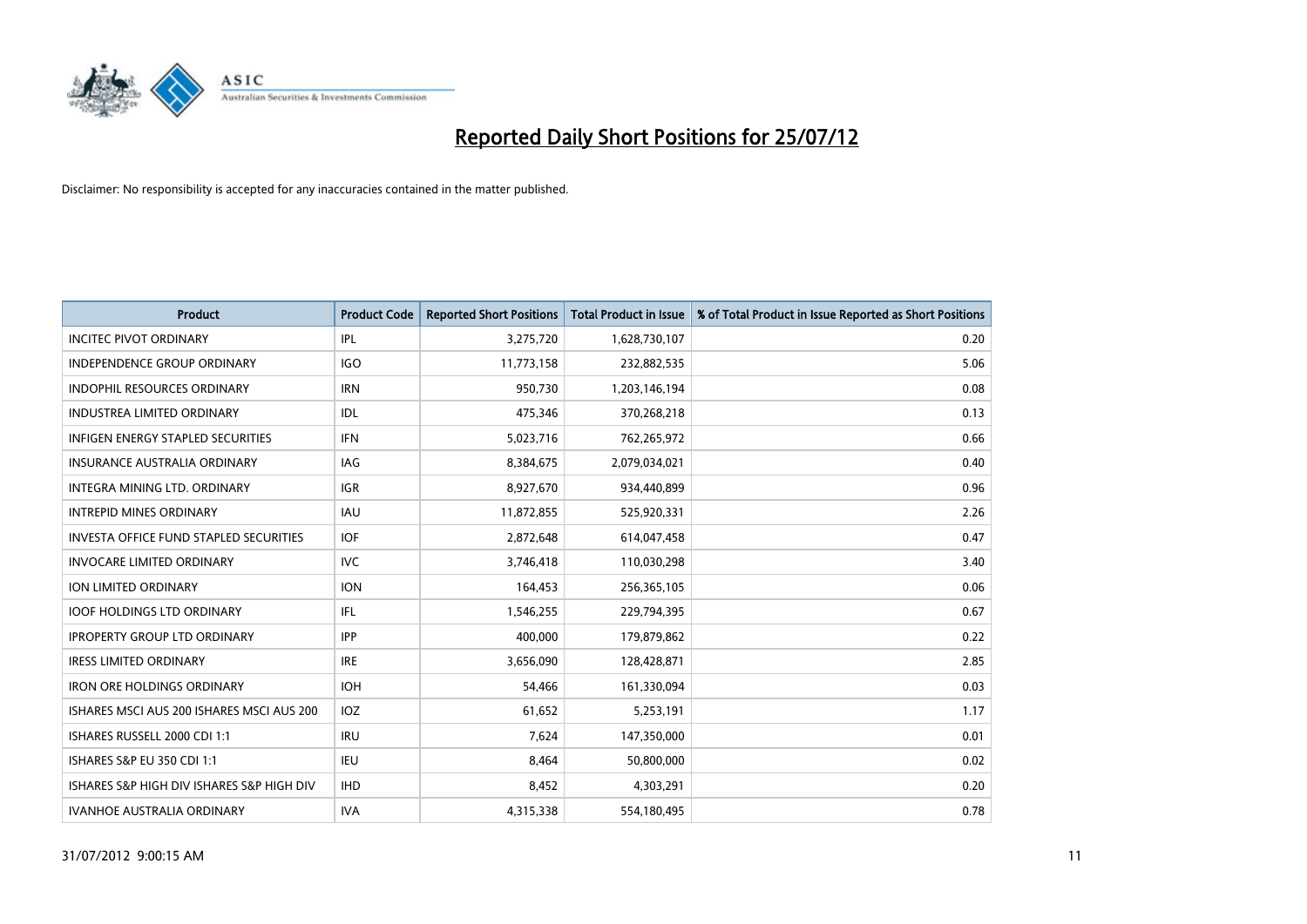

| <b>Product</b>                                  | <b>Product Code</b> | <b>Reported Short Positions</b> | <b>Total Product in Issue</b> | % of Total Product in Issue Reported as Short Positions |
|-------------------------------------------------|---------------------|---------------------------------|-------------------------------|---------------------------------------------------------|
| <b>JAMES HARDIE INDUST CHESS DEPOSITARY INT</b> | <b>IHX</b>          | 10,963,771                      | 437,938,350                   | 2.50                                                    |
| <b>IB HI-FI LIMITED ORDINARY</b>                | <b>IBH</b>          | 21,223,411                      | 98,850,643                    | 21.47                                                   |
| <b>JUPITER MINES ORDINARY</b>                   | <b>IMS</b>          | 158                             | 1,806,834,044                 | 0.00                                                    |
| <b>KAGARA LTD ORDINARY</b>                      | <b>KZL</b>          | 3,516,325                       | 798,953,117                   | 0.44                                                    |
| KANGAROO RES LTD ORDINARY                       | <b>KRL</b>          | 69,361                          | 3,434,430,012                 | 0.00                                                    |
| KAROON GAS AUSTRALIA ORDINARY                   | <b>KAR</b>          | 950,791                         | 221,420,769                   | 0.43                                                    |
| KATHMANDU HOLD LTD ORDINARY                     | <b>KMD</b>          | 2,494,448                       | 200,000,000                   | 1.25                                                    |
| <b>KBL MINING LIMITED ORDINARY</b>              | <b>KBL</b>          | 1,820                           | 283,921,456                   | 0.00                                                    |
| <b>KENTOR GOLD LIMITED ORDINARY</b>             | KGL                 | 290                             | 116,209,874                   | 0.00                                                    |
| KINGSGATE CONSOLID. ORDINARY                    | <b>KCN</b>          | 6,223,523                       | 151,263,789                   | 4.11                                                    |
| KINGSROSE MINING LTD ORDINARY                   | <b>KRM</b>          | 147,698                         | 289,210,845                   | 0.05                                                    |
| LEIGHTON HOLDINGS ORDINARY                      | LEI                 | 11,468,324                      | 337,087,596                   | 3.40                                                    |
| LEND LEASE GROUP UNIT/ORD STAPLED               | LLC                 | 7,274,833                       | 572,789,827                   | 1.27                                                    |
| LINC ENERGY LTD ORDINARY                        | <b>LNC</b>          | 43,260,469                      | 504,487,631                   | 8.58                                                    |
| LIQUEFIED NATURAL ORDINARY                      | <b>LNG</b>          | 272,800                         | 267,699,015                   | 0.10                                                    |
| LYNAS CORPORATION ORDINARY                      | <b>LYC</b>          | 195,034,186                     | 1,715,029,131                 | 11.37                                                   |
| M2 TELECOMMUNICATION ORDINARY                   | <b>MTU</b>          | 1,617,570                       | 156,571,954                   | 1.03                                                    |
| MACA LIMITED ORDINARY                           | <b>MLD</b>          | 888                             | 150,000,000                   | 0.00                                                    |
| <b>MACMAHON HOLDINGS ORDINARY</b>               | <b>MAH</b>          | 4,976,282                       | 738,631,705                   | 0.67                                                    |
| MACO ATLAS ROADS GRP ORDINARY STAPLED           | <b>MQA</b>          | 6,163,204                       | 478,531,436                   | 1.29                                                    |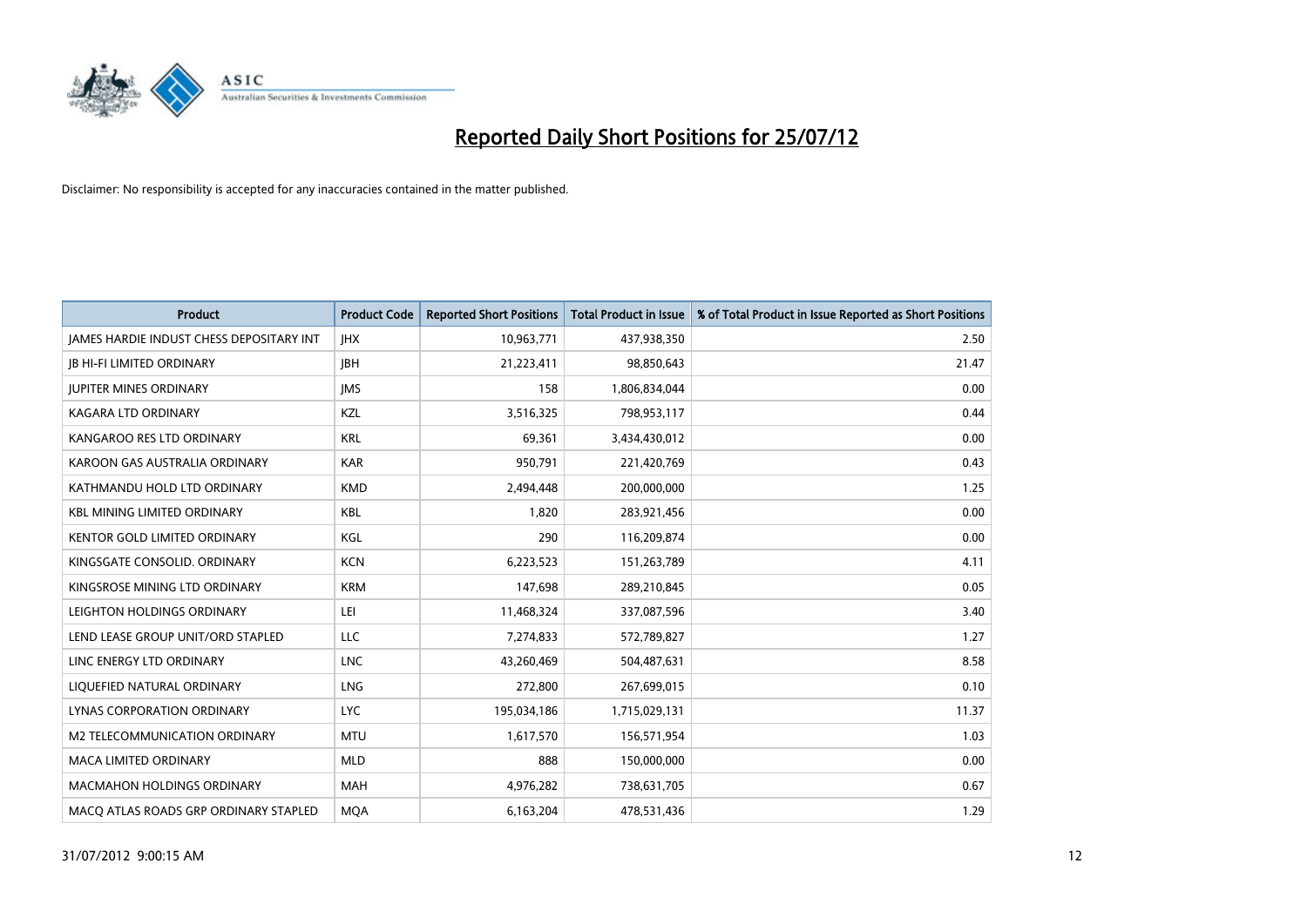

| <b>Product</b>                       | <b>Product Code</b> | <b>Reported Short Positions</b> | <b>Total Product in Issue</b> | % of Total Product in Issue Reported as Short Positions |
|--------------------------------------|---------------------|---------------------------------|-------------------------------|---------------------------------------------------------|
| MACQUARIE GROUP LTD ORDINARY         | <b>MOG</b>          | 7,082,258                       | 345,780,079                   | 2.05                                                    |
| MARENGO MINING ORDINARY              | <b>MGO</b>          | 39,850                          | 1,137,078,446                 | 0.00                                                    |
| <b>MATRIX C &amp; E LTD ORDINARY</b> | <b>MCE</b>          | 908,270                         | 94,555,428                    | 0.96                                                    |
| MAVERICK DRILLING ORDINARY           | <b>MAD</b>          | 1,608,678                       | 267,594,286                   | 0.60                                                    |
| MCMILLAN SHAKESPEARE ORDINARY        | <b>MMS</b>          | 53,893                          | 74,523,965                    | 0.07                                                    |
| MEDUSA MINING LTD ORDINARY           | <b>MML</b>          | 1,870,034                       | 188,903,911                   | 0.99                                                    |
| MEO AUSTRALIA LTD ORDINARY           | <b>MEO</b>          | 3,364,593                       | 539,913,260                   | 0.62                                                    |
| <b>MERMAID MARINE ORDINARY</b>       | <b>MRM</b>          | 1,108,261                       | 219,453,350                   | 0.51                                                    |
| MESOBLAST LIMITED ORDINARY           | <b>MSB</b>          | 18,492,763                      | 284,478,361                   | 6.50                                                    |
| METALS X LIMITED ORDINARY            | <b>MLX</b>          | 2,401,873                       | 1,316,663,257                 | 0.18                                                    |
| METCASH LIMITED ORDINARY             | <b>MTS</b>          | 35,834,544                      | 864,203,007                   | 4.15                                                    |
| METGASCO LIMITED ORDINARY            | <b>MEL</b>          | 279,267                         | 337,414,140                   | 0.08                                                    |
| METMINCO LIMITED ORDINARY            | <b>MNC</b>          | 1,164,860                       | 1,749,541,573                 | 0.07                                                    |
| MICLYN EXP OFFSHR ORDINARY           | <b>MIO</b>          | 88,198                          | 278,515,705                   | 0.03                                                    |
| MILTON CORPORATION ORDINARY          | <b>MLT</b>          | 12,800                          | 121,625,655                   | 0.01                                                    |
| MINCOR RESOURCES NL ORDINARY         | <b>MCR</b>          | 1,549,942                       | 188,708,274                   | 0.82                                                    |
| MINERAL DEPOSITS ORDINARY            | <b>MDL</b>          | 378,431                         | 83,538,786                    | 0.45                                                    |
| MINERAL RESOURCES, ORDINARY          | <b>MIN</b>          | 2,754,040                       | 184,856,018                   | 1.49                                                    |
| MIRABELA NICKEL LTD ORDINARY         | <b>MBN</b>          | 11,390,495                      | 876,571,645                   | 1.30                                                    |
| MIRVAC GROUP STAPLED SECURITIES      | <b>MGR</b>          | 7,601,568                       | 3,422,151,869                 | 0.22                                                    |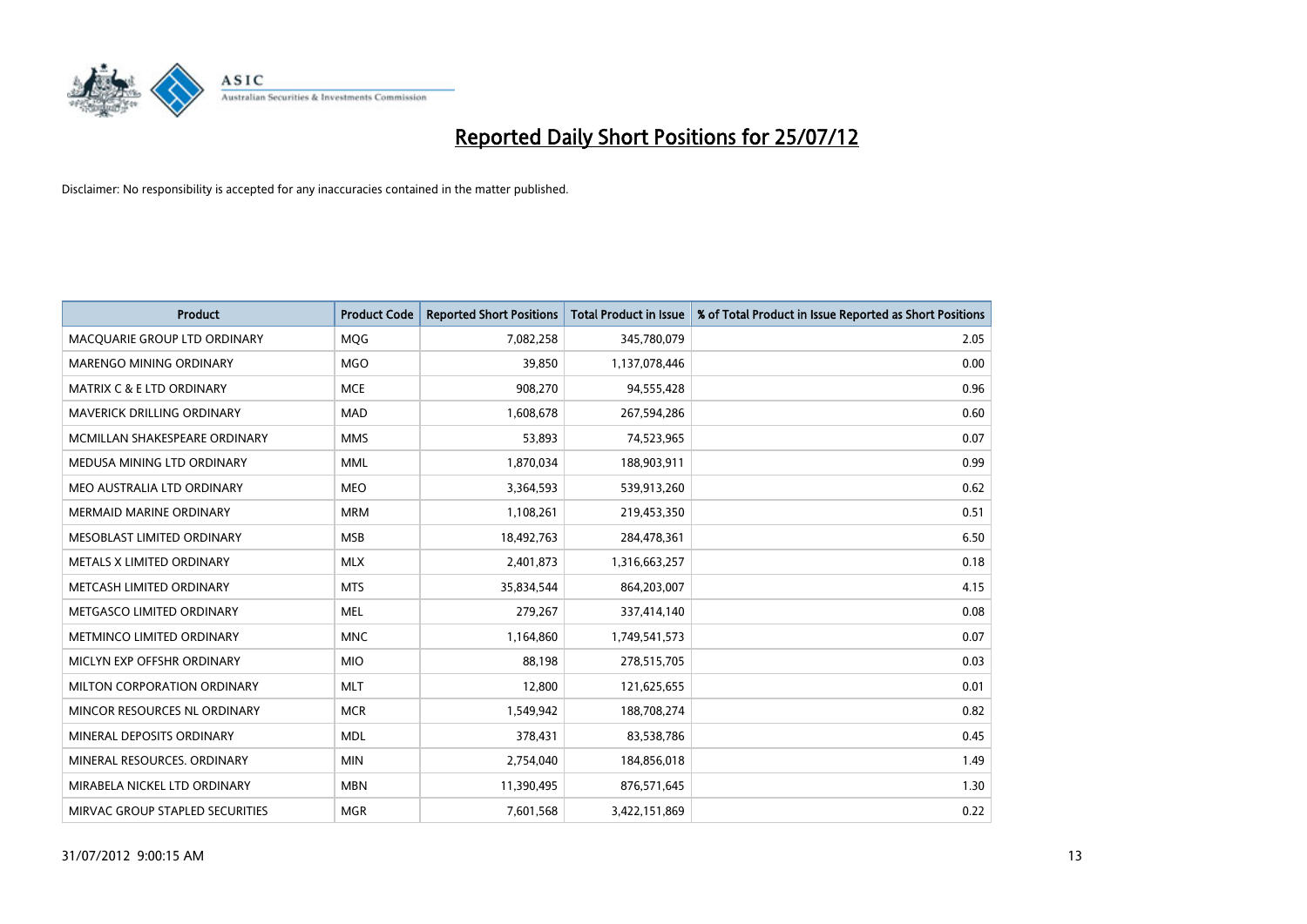

| <b>Product</b>                       | <b>Product Code</b> | <b>Reported Short Positions</b> | <b>Total Product in Issue</b> | % of Total Product in Issue Reported as Short Positions |
|--------------------------------------|---------------------|---------------------------------|-------------------------------|---------------------------------------------------------|
| MOLOPO ENERGY LTD ORDINARY           | <b>MPO</b>          | 1,153,513                       | 245,789,911                   | 0.47                                                    |
| MONADELPHOUS GROUP ORDINARY          | <b>MND</b>          | 2,812,771                       | 88,674,327                    | 3.17                                                    |
| MORTGAGE CHOICE LTD ORDINARY         | <b>MOC</b>          | 2,250,632                       | 120,319,572                   | 1.87                                                    |
| MOUNT GIBSON IRON ORDINARY           | <b>MGX</b>          | 9,049,368                       | 1,085,728,430                 | 0.83                                                    |
| <b>MURCHISON METALS LTD ORDINARY</b> | <b>MMX</b>          | 5,994,439                       | 450,093,277                   | 1.33                                                    |
| <b>MYER HOLDINGS LTD ORDINARY</b>    | <b>MYR</b>          | 57,579,416                      | 583,384,551                   | 9.87                                                    |
| <b>MYSTATE LIMITED ORDINARY</b>      | <b>MYS</b>          | 16,252                          | 86,977,573                    | 0.02                                                    |
| NATIONAL AUST, BANK ORDINARY         | <b>NAB</b>          | 15,108,626                      | 2,273,158,183                 | 0.66                                                    |
| NAVITAS LIMITED ORDINARY             | <b>NVT</b>          | 10,470,297                      | 375,318,628                   | 2.79                                                    |
| NEON ENERGY LIMITED ORDINARY         | <b>NEN</b>          | 834,822                         | 439,189,518                   | 0.19                                                    |
| NEW HOPE CORPORATION ORDINARY        | <b>NHC</b>          | 2,786,567                       | 830,411,534                   | 0.34                                                    |
| NEWCREST MINING ORDINARY             | <b>NCM</b>          | 1,863,083                       | 765,000,000                   | 0.24                                                    |
| NEWS CORP A NON-VOTING CDI           | <b>NWSLV</b>        | 3,747,198                       | 1,575,794,171                 | 0.24                                                    |
| NEWS CORP B VOTING CDI               | <b>NWS</b>          | 570,834                         | 798,520,953                   | 0.07                                                    |
| NEWSAT LIMITED ORDINARY              | <b>NWT</b>          | 70,000                          | 233,052,157                   | 0.03                                                    |
| NEXTDC LIMITED ORDINARY              | <b>NXT</b>          | 1,891,145                       | 150,602,388                   | 1.26                                                    |
| NEXUS ENERGY LIMITED ORDINARY        | <b>NXS</b>          | 1,172,192                       | 1,329,821,159                 | 0.09                                                    |
| NIB HOLDINGS LIMITED ORDINARY        | <b>NHF</b>          | 32,005                          | 439,004,182                   | 0.01                                                    |
| NIDO PETROLEUM ORDINARY              | <b>NDO</b>          | 105,313                         | 1,390,829,818                 | 0.01                                                    |
| NOBLE MINERAL RES ORDINARY           | <b>NMG</b>          | 4,301,819                       | 610,147,952                   | 0.71                                                    |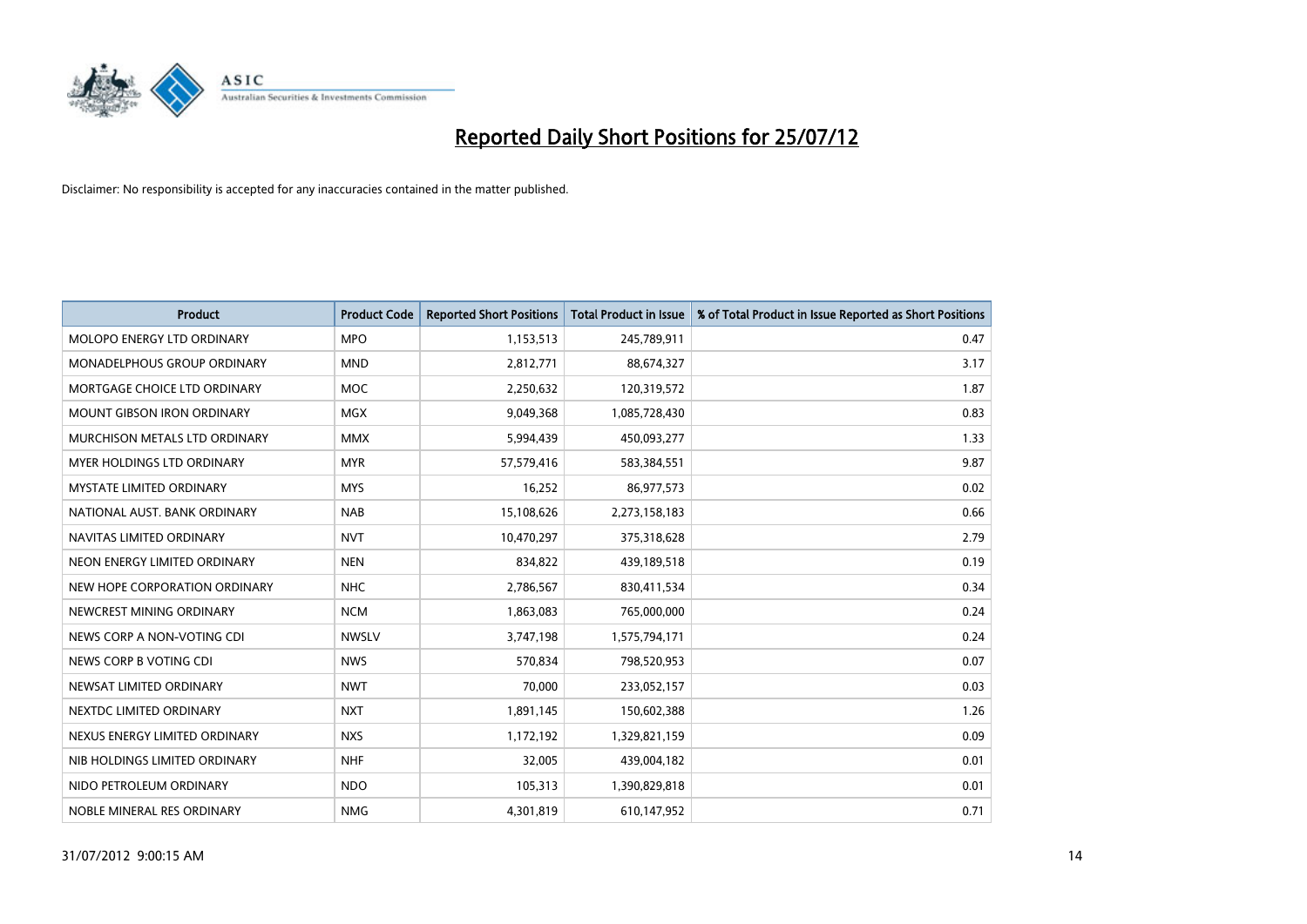

| <b>Product</b>                        | <b>Product Code</b> | <b>Reported Short Positions</b> | <b>Total Product in Issue</b> | % of Total Product in Issue Reported as Short Positions |
|---------------------------------------|---------------------|---------------------------------|-------------------------------|---------------------------------------------------------|
| NORFOLK GROUP ORDINARY                | <b>NFK</b>          | 750                             | 158,890,730                   | 0.00                                                    |
| NORTHERN IRON LTD ORDINARY            | <b>NFE</b>          | 355,188                         | 369,980,113                   | 0.10                                                    |
| NORTHERN STAR ORDINARY                | <b>NST</b>          | 3,804,592                       | 408,788,032                   | 0.93                                                    |
| NORTON GOLD FIELDS ORDINARY           | <b>NGF</b>          | 1,500,000                       | 849,580,265                   | 0.18                                                    |
| NRW HOLDINGS LIMITED ORDINARY         | <b>NWH</b>          | 507,303                         | 278,888,011                   | 0.18                                                    |
| NUFARM LIMITED ORDINARY               | <b>NUF</b>          | 6,481,632                       | 262,142,247                   | 2.47                                                    |
| <b>OAKTON LIMITED ORDINARY</b>        | <b>OKN</b>          | 702,099                         | 91,721,874                    | 0.77                                                    |
| OCEANAGOLD CORP. CHESS DEPOSITARY INT | <b>OGC</b>          | 432,671                         | 262,982,710                   | 0.16                                                    |
| OIL SEARCH LTD ORDINARY               | OSH                 | 5,054,874                       | 1,331,356,047                 | 0.38                                                    |
| OM HOLDINGS LIMITED ORDINARY          | OMH                 | 5,787,251                       | 604,105,150                   | 0.96                                                    |
| ORICA LIMITED ORDINARY                | ORI                 | 2,919,455                       | 365,642,802                   | 0.80                                                    |
| ORIGIN ENERGY ORDINARY                | <b>ORG</b>          | 6,161,457                       | 1,089,593,153                 | 0.57                                                    |
| OROCOBRE LIMITED ORDINARY             | <b>ORE</b>          | 163,012                         | 103,195,029                   | 0.16                                                    |
| OROTONGROUP LIMITED ORDINARY          | <b>ORL</b>          | 258,032                         | 40,880,902                    | 0.63                                                    |
| OZ MINERALS ORDINARY                  | OZL                 | 7,675,678                       | 303,920,022                   | 2.53                                                    |
| PACIFIC BRANDS ORDINARY               | <b>PBG</b>          | 7,257,884                       | 912,915,695                   | 0.80                                                    |
| PALADIN ENERGY LTD ORDINARY           | <b>PDN</b>          | 72,422,663                      | 835,645,290                   | 8.67                                                    |
| PANAUST LIMITED ORDINARY              | <b>PNA</b>          | 1,822,909                       | 604,599,995                   | 0.30                                                    |
| PANORAMIC RESOURCES ORDINARY          | PAN                 | 2,541,883                       | 238,714,560                   | 1.06                                                    |
| PAPERLINX LIMITED ORDINARY            | <b>PPX</b>          | 1,226,157                       | 609,280,761                   | 0.20                                                    |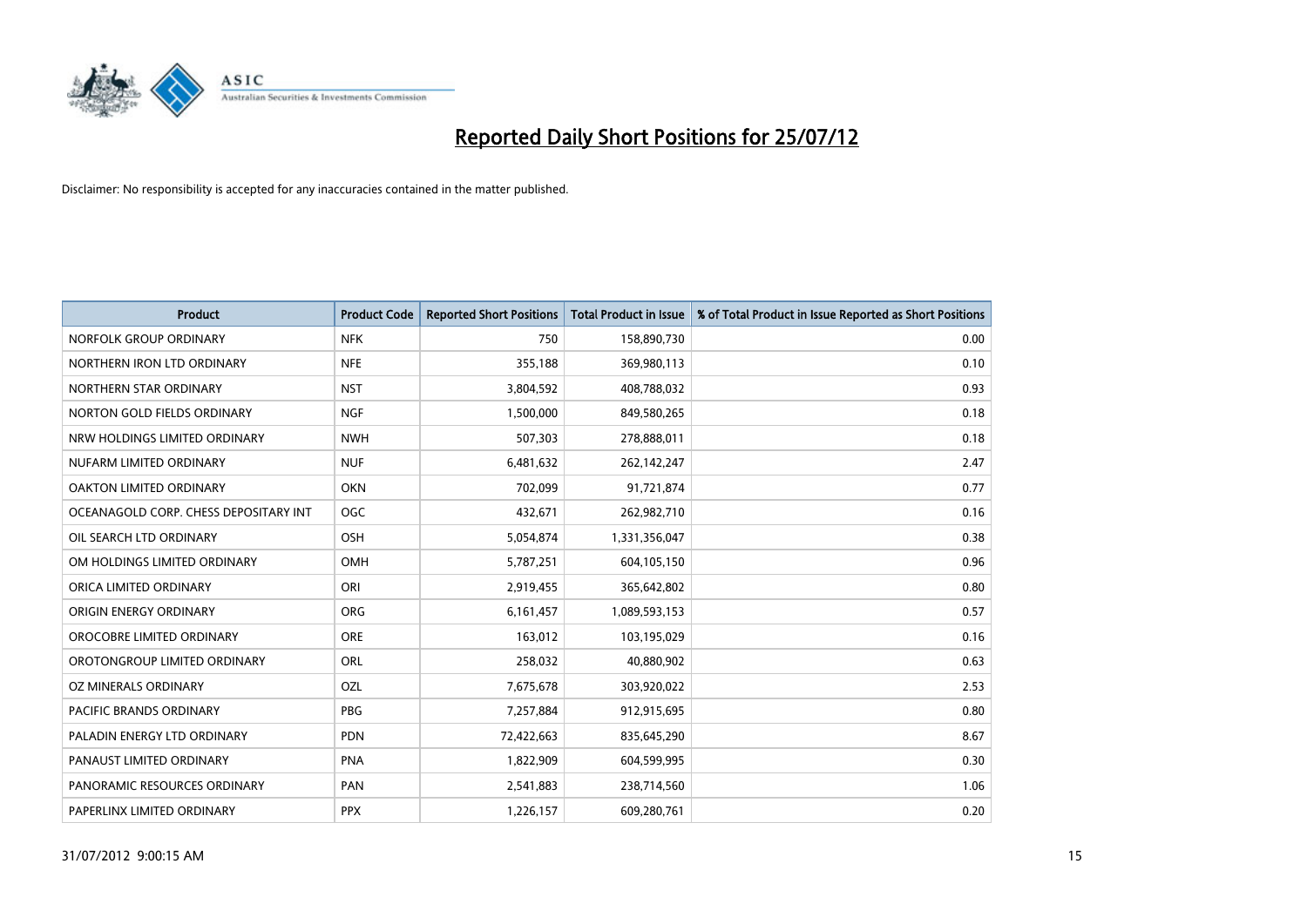

| <b>Product</b>                      | <b>Product Code</b> | <b>Reported Short Positions</b> | <b>Total Product in Issue</b> | % of Total Product in Issue Reported as Short Positions |
|-------------------------------------|---------------------|---------------------------------|-------------------------------|---------------------------------------------------------|
| PAPILLON RES LTD ORDINARY           | <b>PIR</b>          | 678,467                         | 244,150,830                   | 0.28                                                    |
| PEET LIMITED ORDINARY               | <b>PPC</b>          | 948,350                         | 320,170,604                   | 0.30                                                    |
| PERILYA LIMITED ORDINARY            | PEM                 | 390,131                         | 769,316,426                   | 0.05                                                    |
| PERPETUAL LIMITED ORDINARY          | <b>PPT</b>          | 2,061,223                       | 41,980,678                    | 4.91                                                    |
| PERSEUS MINING LTD ORDINARY         | PRU                 | 11,955,236                      | 457,962,088                   | 2.61                                                    |
| PHARMAXIS LTD ORDINARY              | <b>PXS</b>          | 3,675,683                       | 307,630,989                   | 1.19                                                    |
| PHOSPHAGENICS LTD. ORDINARY         | <b>POH</b>          | 51,644                          | 1,020,215,957                 | 0.01                                                    |
| PLATINUM ASSET ORDINARY             | <b>PTM</b>          | 11,025,832                      | 561,347,878                   | 1.96                                                    |
| PLATINUM AUSTRALIA ORDINARY         | <b>PLA</b>          | 836,127                         | 504,968,043                   | 0.17                                                    |
| PMI GOLD CORP CDI 1:1               | <b>PVM</b>          | 4,353                           | 72,583,668                    | 0.01                                                    |
| PMP LIMITED ORDINARY                | <b>PMP</b>          | 140,539                         | 323,781,124                   | 0.04                                                    |
| PREMIER INVESTMENTS ORDINARY        | <b>PMV</b>          | 522,143                         | 155,260,478                   | 0.34                                                    |
| PRIMA BIOMED LTD ORDINARY           | <b>PRR</b>          | 4,407,660                       | 1,066,063,388                 | 0.41                                                    |
| PRIMARY HEALTH CARE ORDINARY        | <b>PRY</b>          | 15,490,517                      | 501,717,314                   | 3.09                                                    |
| PRIMEAG AUSTRALIA ORDINARY          | PAG                 | 120,825                         | 266,394,444                   | 0.05                                                    |
| PROGRAMMED ORDINARY                 | <b>PRG</b>          | 440,588                         | 118,175,280                   | 0.37                                                    |
| <b>QANTAS AIRWAYS ORDINARY</b>      | QAN                 | 14,306,448                      | 2,265,123,620                 | 0.63                                                    |
| <b>OBE INSURANCE GROUP ORDINARY</b> | <b>OBE</b>          | 53,711,943                      | 1,181,682,557                 | 4.55                                                    |
| OR NATIONAL LIMITED ORDINARY        | <b>ORN</b>          | 12,570,403                      | 2,440,000,000                 | 0.52                                                    |
| ORXPHARMA LTD ORDINARY              | <b>QRX</b>          | 197,372                         | 144,577,206                   | 0.14                                                    |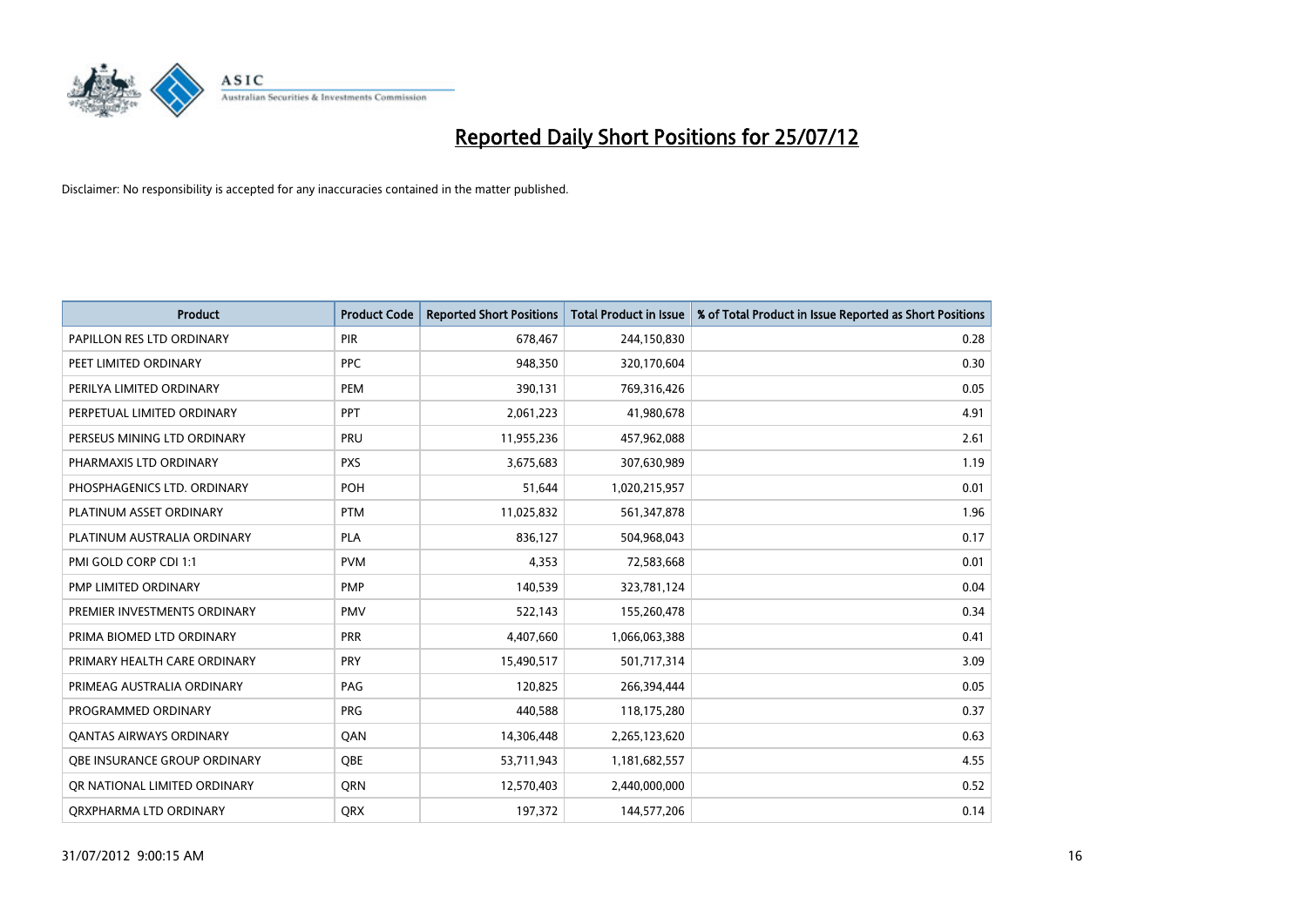

| <b>Product</b>                      | <b>Product Code</b> | <b>Reported Short Positions</b> | <b>Total Product in Issue</b> | % of Total Product in Issue Reported as Short Positions |
|-------------------------------------|---------------------|---------------------------------|-------------------------------|---------------------------------------------------------|
| <b>QUBE LOGISTICS HLDG ORDINARY</b> | <b>QUB</b>          | 6,341,463                       | 921,407,185                   | 0.69                                                    |
| RAMELIUS RESOURCES ORDINARY         | <b>RMS</b>          | 1,545,816                       | 335,906,949                   | 0.46                                                    |
| RAMSAY HEALTH CARE ORDINARY         | <b>RHC</b>          | 2,205,838                       | 202,081,252                   | 1.09                                                    |
| RANGE RESOURCES LTD ORDINARY        | <b>RRS</b>          | 647,759                         | 2,118,880,660                 | 0.03                                                    |
| <b>RCR TOMLINSON ORDINARY</b>       | <b>RCR</b>          | 23,403                          | 131,444,875                   | 0.02                                                    |
| <b>REA GROUP ORDINARY</b>           | <b>REA</b>          | 393,334                         | 131,714,699                   | 0.30                                                    |
| <b>RECKON LIMITED ORDINARY</b>      | <b>RKN</b>          | 800.000                         | 129,488,015                   | 0.62                                                    |
| <b>RED 5 LIMITED ORDINARY</b>       | <b>RED</b>          | 98,897                          | 135,488,008                   | 0.07                                                    |
| RED FORK ENERGY ORDINARY            | <b>RFE</b>          | 1,056,167                       | 310,229,853                   | 0.34                                                    |
| REDBANK ENERGY LTD ORDINARY         | AEI                 | 13                              | 786,287                       | 0.00                                                    |
| <b>REGIS RESOURCES ORDINARY</b>     | <b>RRL</b>          | 627,146                         | 453,028,047                   | 0.14                                                    |
| RESMED INC CDI 10:1                 | <b>RMD</b>          | 349,991                         | 1,556,242,300                 | 0.02                                                    |
| <b>RESOLUTE MINING ORDINARY</b>     | <b>RSG</b>          | 5,200,788                       | 634,428,623                   | 0.82                                                    |
| <b>RESOURCE GENERATION ORDINARY</b> | <b>RES</b>          | 39,158                          | 262,895,652                   | 0.01                                                    |
| RETAIL FOOD GROUP ORDINARY          | <b>RFG</b>          | 16,960                          | 108,519,282                   | 0.02                                                    |
| REVERSE CORP LIMITED ORDINARY       | <b>REF</b>          | 100                             | 92,382,175                    | 0.00                                                    |
| REX MINERALS LIMITED ORDINARY       | <b>RXM</b>          | 641,288                         | 188,907,284                   | 0.34                                                    |
| RHG LIMITED ORDINARY                | <b>RHG</b>          | 31,776                          | 308,483,177                   | 0.01                                                    |
| <b>RIALTO ENERGY ORDINARY</b>       | <b>RIA</b>          | 1,225,414                       | 671,347,392                   | 0.18                                                    |
| RIDLEY CORPORATION ORDINARY         | <b>RIC</b>          | 6,365                           | 307,817,071                   | 0.00                                                    |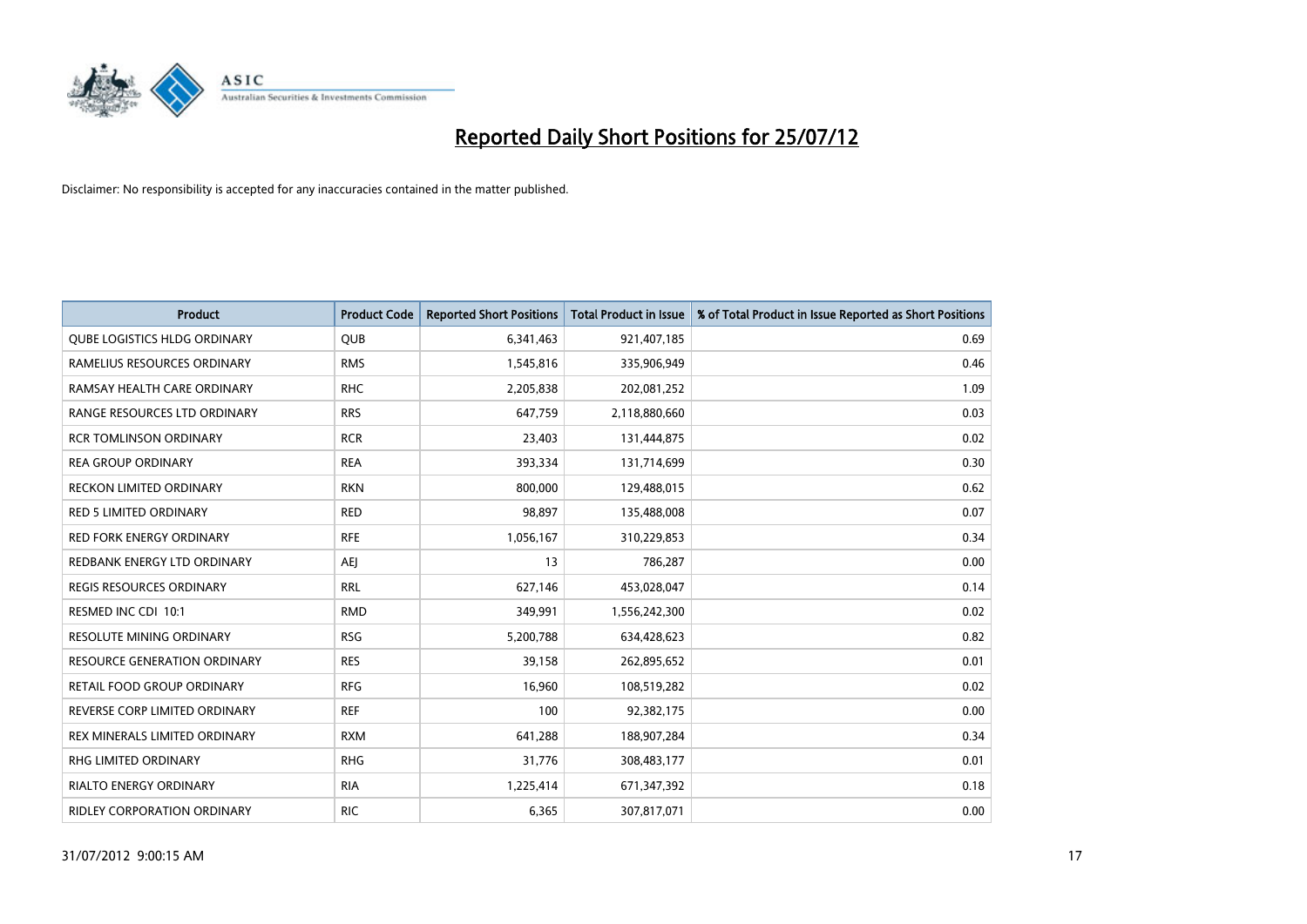

| <b>Product</b>                | <b>Product Code</b> | <b>Reported Short Positions</b> | <b>Total Product in Issue</b> | % of Total Product in Issue Reported as Short Positions |
|-------------------------------|---------------------|---------------------------------|-------------------------------|---------------------------------------------------------|
| RIO TINTO LIMITED ORDINARY    | <b>RIO</b>          | 18,592,848                      | 435,758,720                   | 4.27                                                    |
| ROBUST RESOURCES ORDINARY     | <b>ROL</b>          | 12,026                          | 87,994,097                    | 0.01                                                    |
| ROC OIL COMPANY ORDINARY      | <b>ROC</b>          | 1,775,095                       | 683,235,552                   | 0.26                                                    |
| RURALCO HOLDINGS ORDINARY     | <b>RHL</b>          | 12,000                          | 55,019,284                    | 0.02                                                    |
| SAI GLOBAL LIMITED ORDINARY   | SAI                 | 3,166,522                       | 204,354,836                   | 1.55                                                    |
| SALMAT LIMITED ORDINARY       | <b>SLM</b>          | 2,791,868                       | 159,802,174                   | 1.75                                                    |
| SAMSON OIL & GAS LTD ORDINARY | SSN                 | 4,327,341                       | 1,774,437,190                 | 0.24                                                    |
| SANDFIRE RESOURCES ORDINARY   | <b>SFR</b>          | 4,627,367                       | 151,557,635                   | 3.05                                                    |
| <b>SANTOS LTD ORDINARY</b>    | <b>STO</b>          | 4,430,783                       | 952,966,503                   | 0.46                                                    |
| SARACEN MINERAL ORDINARY      | SAR                 | 2,696,470                       | 594,815,640                   | 0.45                                                    |
| SEDGMAN LIMITED ORDINARY      | <b>SDM</b>          | 12,383                          | 214,292,930                   | 0.01                                                    |
| <b>SEEK LIMITED ORDINARY</b>  | <b>SEK</b>          | 11,111,993                      | 337,101,307                   | 3.30                                                    |
| SENEX ENERGY LIMITED ORDINARY | SXY                 | 4,141,711                       | 1,136,205,731                 | 0.36                                                    |
| SERVCORP LIMITED ORDINARY     | SRV                 | 210                             | 98,440,807                    | 0.00                                                    |
| SERVICE STREAM ORDINARY       | <b>SSM</b>          | 400                             | 283,418,867                   | 0.00                                                    |
| SEVEN GROUP HOLDINGS ORDINARY | <b>SVW</b>          | 929,174                         | 307,410,281                   | 0.30                                                    |
| SEVEN WEST MEDIA LTD ORDINARY | <b>SWM</b>          | 34,538,922                      | 666,105,054                   | 5.19                                                    |
| SIGMA PHARMACEUTICAL ORDINARY | <b>SIP</b>          | 4,918,448                       | 1,186,303,520                 | 0.41                                                    |
| SILEX SYSTEMS ORDINARY        | <b>SLX</b>          | 625,472                         | 170,143,997                   | 0.37                                                    |
| SILVER LAKE RESOURCE ORDINARY | <b>SLR</b>          | 871,418                         | 225,493,476                   | 0.39                                                    |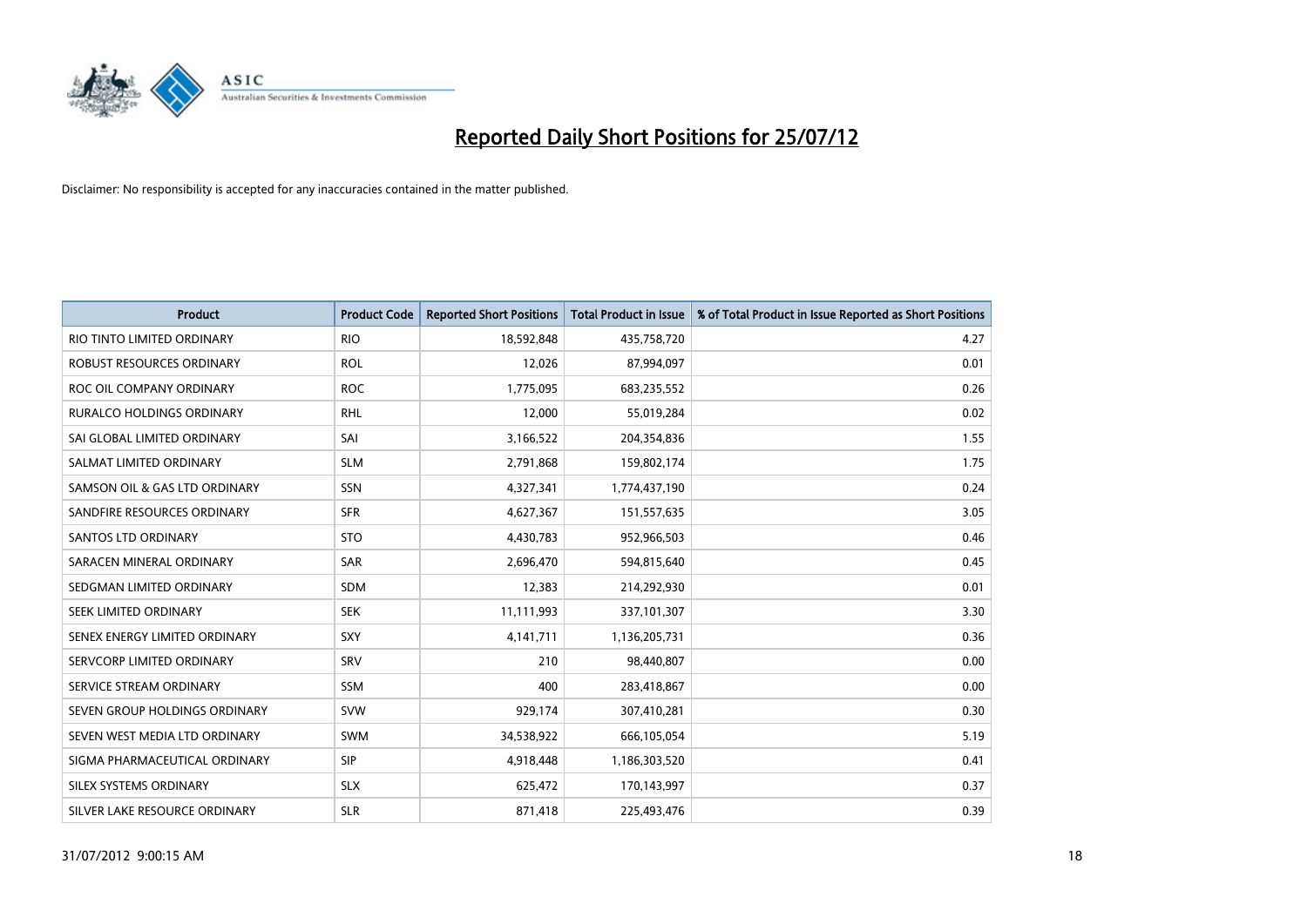

| <b>Product</b>                           | <b>Product Code</b> | <b>Reported Short Positions</b> | Total Product in Issue | % of Total Product in Issue Reported as Short Positions |
|------------------------------------------|---------------------|---------------------------------|------------------------|---------------------------------------------------------|
| SIMS METAL MGMT LTD ORDINARY             | SGM                 | 8,834,681                       | 204,830,045            | 4.31                                                    |
| SINGAPORE TELECOMM. CHESS DEPOSITARY INT | SGT                 | 9,055,373                       | 163,810,197            | 5.53                                                    |
| SIRTEX MEDICAL ORDINARY                  | <b>SRX</b>          | 25,447                          | 55,768,136             | 0.05                                                    |
| SKILLED GROUP LTD ORDINARY               | <b>SKE</b>          | 59,513                          | 233,487,276            | 0.03                                                    |
| <b>SKY NETWORK ORDINARY</b>              | <b>SKT</b>          | 1,505                           | 389,139,785            | 0.00                                                    |
| <b>SLATER &amp; GORDON ORDINARY</b>      | SGH                 | 16,611                          | 168,600,731            | 0.01                                                    |
| SMS MANAGEMENT, ORDINARY                 | <b>SMX</b>          | 931,761                         | 68,415,913             | 1.36                                                    |
| SONIC HEALTHCARE ORDINARY                | <b>SHL</b>          | 5,974,223                       | 390,969,875            | 1.53                                                    |
| SOUL PATTINSON (W.H) ORDINARY            | SOL                 | 23,288                          | 239,395,320            | 0.01                                                    |
| SOUTH BOULDER MINES ORDINARY             | <b>STB</b>          | 94,466                          | 126,732,826            | 0.07                                                    |
| SP AUSNET STAPLED SECURITIES             | <b>SPN</b>          | 8,369,333                       | 3,339,620,165          | 0.25                                                    |
| SPARK INFRASTRUCTURE STAPLED NOTE & UNIT | SKI                 | 33,647,155                      | 1,326,734,264          | 2.54                                                    |
| SPECIALTY FASHION ORDINARY               | <b>SFH</b>          | 2,440,932                       | 192,236,121            | 1.27                                                    |
| SPOTLESS GROUP LTD ORDINARY              | <b>SPT</b>          | 522,273                         | 265,746,161            | 0.20                                                    |
| ST BARBARA LIMITED ORDINARY              | <b>SBM</b>          | 13,127,151                      | 325,615,389            | 4.03                                                    |
| STANMORE COAL LTD ORDINARY               | <b>SMR</b>          | 32,870                          | 179,409,108            | 0.02                                                    |
| STARPHARMA HOLDINGS ORDINARY             | SPL                 | 2,308,108                       | 281,690,401            | 0.82                                                    |
| STHN CROSS MEDIA ORDINARY                | <b>SXL</b>          | 9,409,498                       | 704,594,449            | 1.34                                                    |
| STOCKLAND UNITS/ORD STAPLED              | SGP                 | 14,256,957                      | 2,203,547,228          | 0.65                                                    |
| STRAITS RES LTD. ORDINARY                | SRO                 | 120,519                         | 456,529,474            | 0.03                                                    |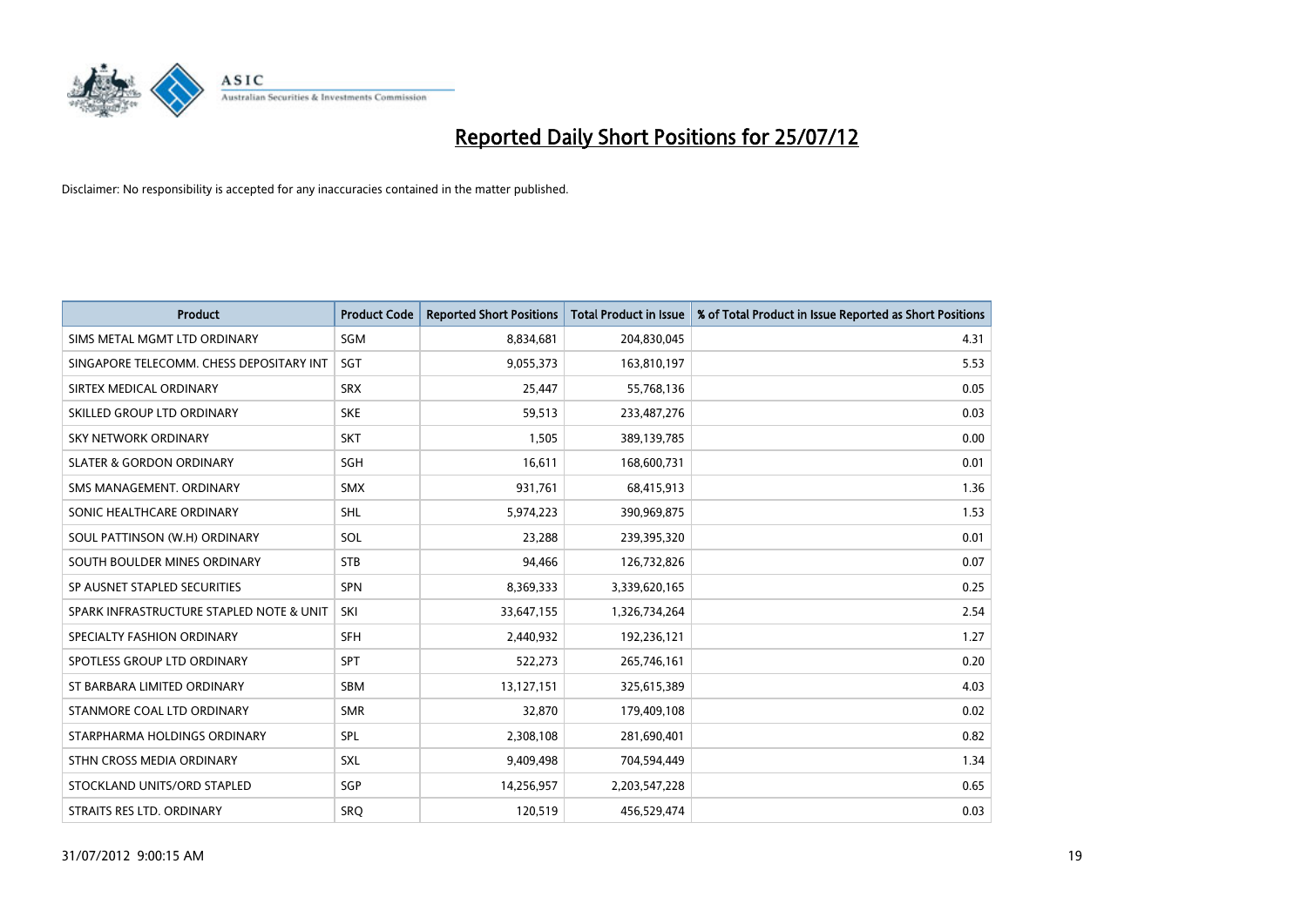

| <b>Product</b>                       | <b>Product Code</b> | <b>Reported Short Positions</b> | <b>Total Product in Issue</b> | % of Total Product in Issue Reported as Short Positions |
|--------------------------------------|---------------------|---------------------------------|-------------------------------|---------------------------------------------------------|
| STW COMMUNICATIONS ORDINARY          | SGN                 | 28,616                          | 362,798,351                   | 0.01                                                    |
| SUNCORP GROUP LTD ORDINARY           | <b>SUN</b>          | 11,727,595                      | 1,286,600,980                 | 0.91                                                    |
| SUNDANCE ENERGY ORDINARY             | <b>SEA</b>          | 85,848                          | 277,098,474                   | 0.03                                                    |
| SUNDANCE RESOURCES ORDINARY          | <b>SDL</b>          | 14,967,496                      | 3,049,577,034                 | 0.49                                                    |
| SUNLAND GROUP LTD ORDINARY           | <b>SDG</b>          | 18,391                          | 196,717,811                   | 0.01                                                    |
| SUPER RET REP LTD ORDINARY           | <b>SUL</b>          | 1,614,980                       | 196,152,971                   | 0.82                                                    |
| SYD AIRPORT STAPLED US PROHIBIT.     | SYD                 | 11,894,624                      | 1,861,210,782                 | 0.64                                                    |
| SYRAH RESOURCES ORDINARY             | <b>SYR</b>          | 37,162                          | 126,704,521                   | 0.03                                                    |
| TABCORP HOLDINGS LTD ORDINARY        | <b>TAH</b>          | 11,916,408                      | 730,113,969                   | 1.63                                                    |
| TANAMI GOLD NL ORDINARY              | <b>TAM</b>          | 365,004                         | 261,132,677                   | 0.14                                                    |
| TAP OIL LIMITED ORDINARY             | <b>TAP</b>          | 1,012,413                       | 241,295,311                   | 0.42                                                    |
| TASSAL GROUP LIMITED ORDINARY        | <b>TGR</b>          | 55,022                          | 146,304,404                   | 0.04                                                    |
| TATTS GROUP LTD ORDINARY             | <b>TTS</b>          | 9,833,881                       | 1,362,919,733                 | 0.72                                                    |
| <b>TECHNOLOGY ONE ORDINARY</b>       | <b>TNE</b>          | 1,789                           | 304,910,455                   | 0.00                                                    |
| <b>TELECOM CORPORATION ORDINARY</b>  | <b>TEL</b>          | 17,928,652                      | 1,856,780,364                 | 0.97                                                    |
| <b>TELSTRA CORPORATION, ORDINARY</b> | <b>TLS</b>          | 28,600,470                      | 12,443,074,357                | 0.23                                                    |
| TEN NETWORK HOLDINGS ORDINARY        | <b>TEN</b>          | 81,350,697                      | 1,437,204,873                 | 5.66                                                    |
| TERANGA GOLD CORP CDI 1:1            | <b>TGZ</b>          | 214,285                         | 159,568,958                   | 0.13                                                    |
| TEXON PETROLEUM LTD ORDINARY         | <b>TXN</b>          | 304,519                         | 245,039,848                   | 0.12                                                    |
| <b>TFS CORPORATION LTD ORDINARY</b>  | <b>TFC</b>          | 57,942                          | 279,621,829                   | 0.02                                                    |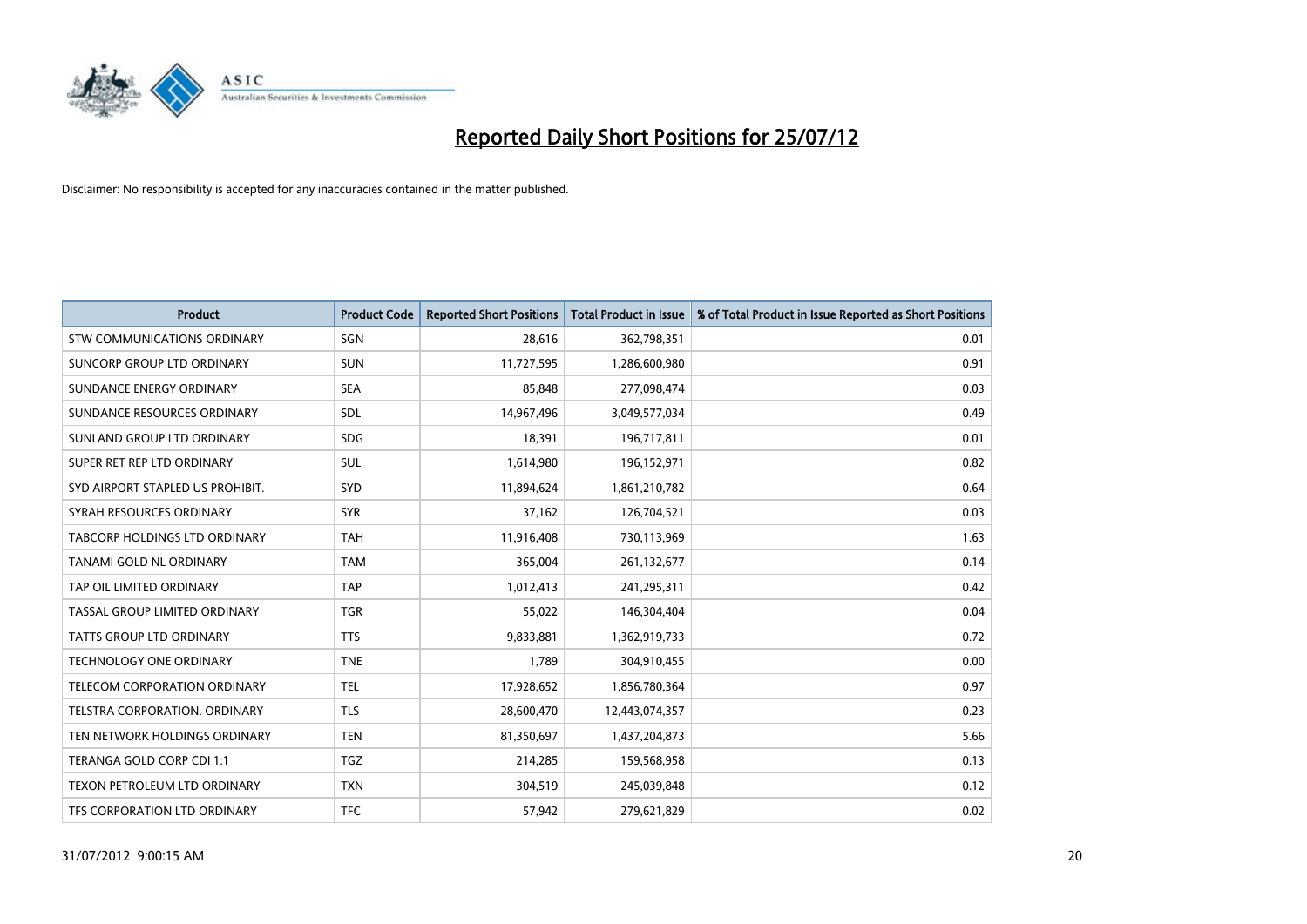

| <b>Product</b>                       | <b>Product Code</b> | <b>Reported Short Positions</b> | <b>Total Product in Issue</b> | % of Total Product in Issue Reported as Short Positions |
|--------------------------------------|---------------------|---------------------------------|-------------------------------|---------------------------------------------------------|
| THAKRAL HOLDINGS GRP ORDINARY/UNIT   | <b>THG</b>          | 100                             | 585,365,014                   | 0.00                                                    |
| THE REJECT SHOP ORDINARY             | <b>TRS</b>          | 2,657,531                       | 26,071,170                    | 10.19                                                   |
| THORN GROUP LIMITED ORDINARY         | <b>TGA</b>          | 316,344                         | 146,374,703                   | 0.22                                                    |
| TIGER RESOURCES ORDINARY             | <b>TGS</b>          | 2,230,559                       | 673,470,269                   | 0.33                                                    |
| TOLL HOLDINGS LTD ORDINARY           | <b>TOL</b>          | 15,599,467                      | 717,133,875                   | 2.18                                                    |
| <b>TOX FREE SOLUTIONS ORDINARY</b>   | <b>TOX</b>          | 37,420                          | 115,311,608                   | 0.03                                                    |
| TPG TELECOM LIMITED ORDINARY         | <b>TPM</b>          | 2,340,030                       | 793,808,141                   | 0.29                                                    |
| TRADE ME GROUP ORDINARY              | <b>TME</b>          | 2,895                           | 395,745,510                   | 0.00                                                    |
| TRANSFIELD SERVICES ORDINARY         | <b>TSE</b>          | 4,829,638                       | 520,790,618                   | 0.93                                                    |
| TRANSPACIFIC INDUST, ORDINARY        | <b>TPI</b>          | 6,914,159                       | 1,578,479,491                 | 0.44                                                    |
| TRANSURBAN GROUP TRIPLE STAPLED SEC. | <b>TCL</b>          | 10,455,251                      | 1,458,321,112                 | 0.72                                                    |
| TREASURY WINE ESTATE ORDINARY        | <b>TWE</b>          | 13,382,730                      | 647,227,144                   | 2.07                                                    |
| TROY RESOURCES LTD ORDINARY          | <b>TRY</b>          | 230,123                         | 89,462,649                    | 0.26                                                    |
| UGL LIMITED ORDINARY                 | UGL                 | 7,336,287                       | 166,315,038                   | 4.41                                                    |
| UNILIFE CORPORATION CDI 6:1          | <b>UNS</b>          | 199,829                         | 253,466,532                   | 0.08                                                    |
| UXC LIMITED ORDINARY                 | <b>UXC</b>          | 41,268                          | 305,585,913                   | 0.01                                                    |
| <b>VENTURE MINERALS ORDINARY</b>     | <b>VMS</b>          | 275,674                         | 232,468,592                   | 0.12                                                    |
| VIRGIN AUS HLDG LTD ORDINARY         | <b>VAH</b>          | 21,443,207                      | 2,210,197,600                 | 0.97                                                    |
| VITERRA INC CDI 1:1                  | <b>VTA</b>          | 10                              | 68,629,939                    | 0.00                                                    |
| VNGD AUS SHARES ETF UNITS            | VAS                 | 6,763                           | 4,554,727                     | 0.15                                                    |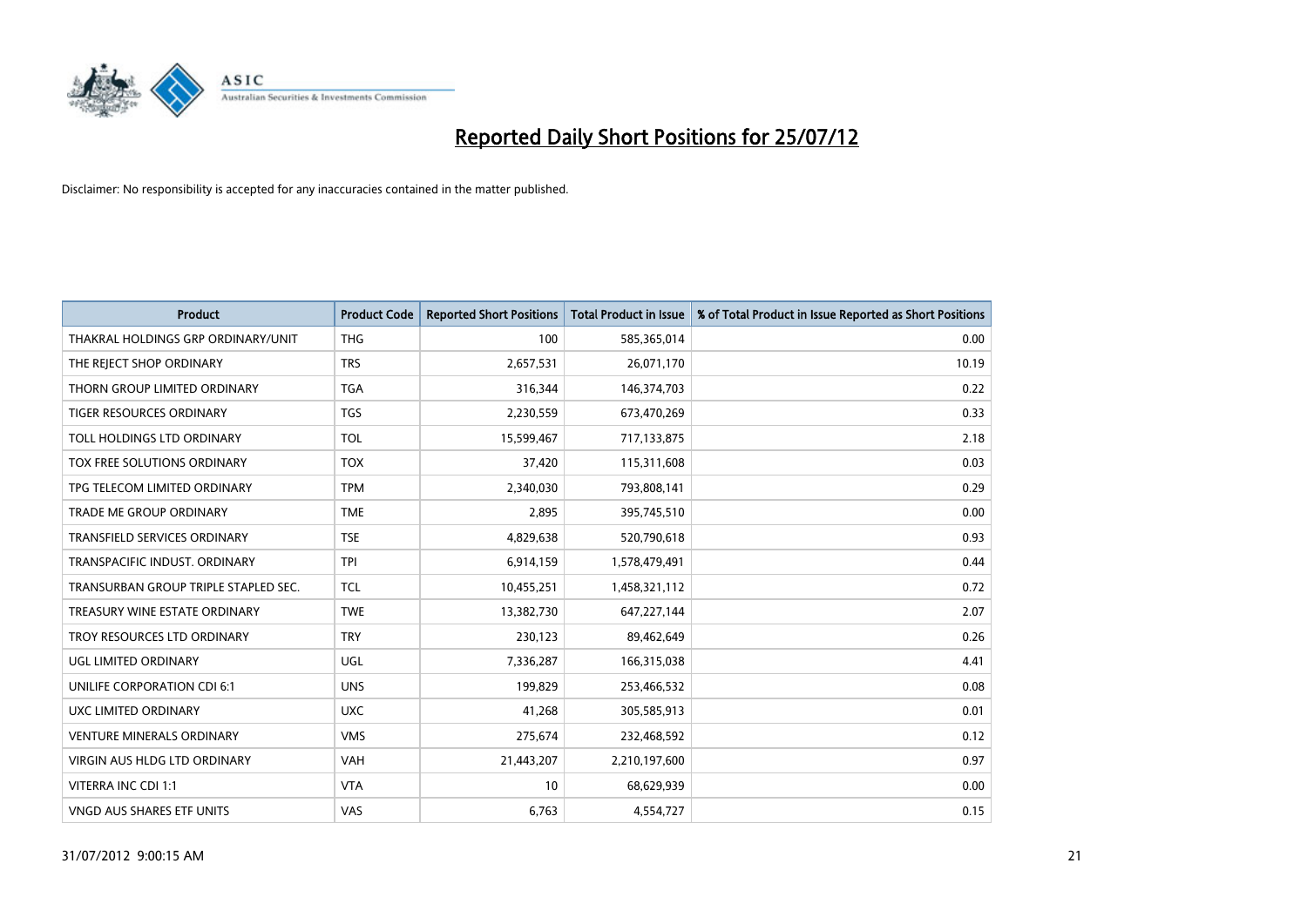

| <b>Product</b>                         | <b>Product Code</b> | <b>Reported Short Positions</b> | <b>Total Product in Issue</b> | % of Total Product in Issue Reported as Short Positions |
|----------------------------------------|---------------------|---------------------------------|-------------------------------|---------------------------------------------------------|
| <b>VOCUS COMMS LTD ORDINARY</b>        | VOC                 | 66.440                          | 70,181,826                    | 0.09                                                    |
| WAH NAM INT HLDG LTD ORDINARY          | <b>WNI</b>          | 91,872                          | 7,175,039,665                 | 0.00                                                    |
| <b>WATPAC LIMITED ORDINARY</b>         | <b>WTP</b>          | 299,548                         | 184,332,526                   | 0.16                                                    |
| <b>WDS LIMITED ORDINARY</b>            | <b>WDS</b>          | 7                               | 144,740,614                   | 0.00                                                    |
| WEBIET LIMITED ORDINARY                | <b>WEB</b>          | 174,009                         | 71,065,929                    | 0.24                                                    |
| <b>WESFARMERS LIMITED ORDINARY</b>     | <b>WES</b>          | 31,967,777                      | 1,006,508,845                 | 3.18                                                    |
| WESFARMERS LIMITED PARTIALLY PROTECTED | <b>WESN</b>         | 1,192,061                       | 150,563,317                   | 0.79                                                    |
| WESTERN AREAS NL ORDINARY              | <b>WSA</b>          | 7,380,944                       | 179,735,899                   | 4.11                                                    |
| WESTERN DESERT RES. ORDINARY           | <b>WDR</b>          | 296,970                         | 234,819,203                   | 0.13                                                    |
| WESTFIELD GROUP ORD/UNIT STAPLED SEC   | <b>WDC</b>          | 5,403,402                       | 2,260,505,450                 | 0.24                                                    |
| WESTFIELD RETAIL TST UNIT STAPLED      | <b>WRT</b>          | 42,188,223                      | 3,054,166,195                 | 1.38                                                    |
| <b>WESTPAC BANKING CORP ORDINARY</b>   | <b>WBC</b>          | 56,666,435                      | 3,080,000,247                 | 1.84                                                    |
| WHITE ENERGY COMPANY ORDINARY          | <b>WEC</b>          | 1,376,373                       | 322,974,494                   | 0.43                                                    |
| <b>WHITEHAVEN COAL ORDINARY</b>        | <b>WHC</b>          | 14,068,385                      | 1,013,190,387                 | 1.39                                                    |
| WINDIMURRA VANADIUM ORDINARY           | <b>WVL</b>          | 163,685                         | 154,278,674                   | 0.11                                                    |
| WOODSIDE PETROLEUM ORDINARY            | <b>WPL</b>          | 3,394,765                       | 823,910,657                   | 0.41                                                    |
| WOOLWORTHS LIMITED ORDINARY            | <b>WOW</b>          | 7,224,225                       | 1,231,937,886                 | 0.59                                                    |
| <b>WORLEYPARSONS LTD ORDINARY</b>      | <b>WOR</b>          | 4,420,295                       | 242,154,619                   | 1.83                                                    |
| <b>WOTIF.COM HOLDINGS ORDINARY</b>     | <b>WTF</b>          | 16,477,243                      | 211,736,244                   | 7.78                                                    |
| YANCOAL AUST LTD CVR SHARES            | <b>YALN</b>         | 893,600                         | 87,645,184                    | 1.02                                                    |